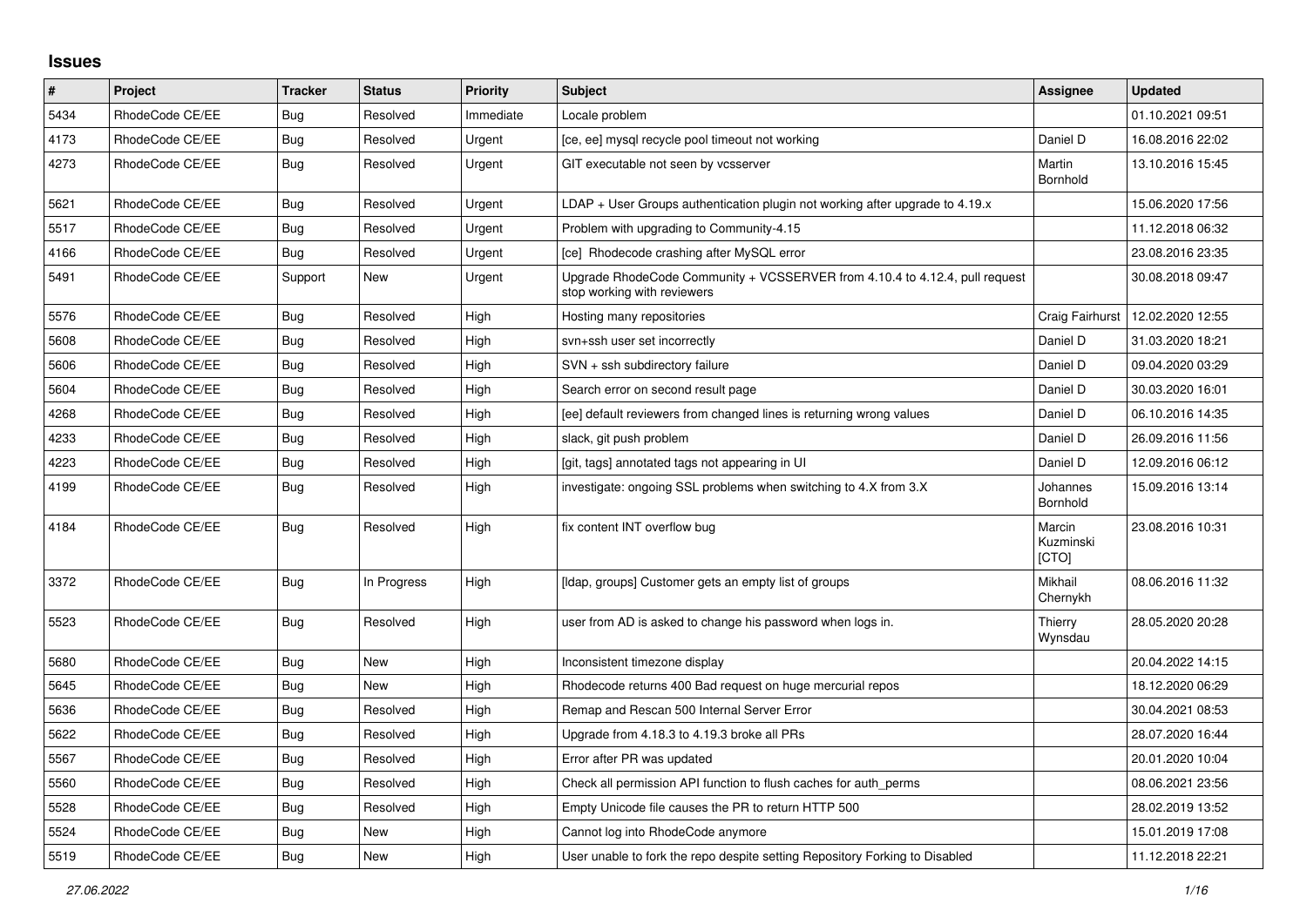| $\sharp$ | Project         | <b>Tracker</b> | <b>Status</b> | <b>Priority</b> | Subject                                                                                                            | <b>Assignee</b>              | <b>Updated</b>   |
|----------|-----------------|----------------|---------------|-----------------|--------------------------------------------------------------------------------------------------------------------|------------------------------|------------------|
| 5513     | RhodeCode CE/EE | Bug            | Resolved      | High            | Gist: GitHub flavoured markdown gist creation fails                                                                |                              | 07.07.2019 22:21 |
| 5510     | RhodeCode CE/EE | Bug            | <b>New</b>    | High            | AssertionError: unexpected parameters: user agent & hook type                                                      |                              | 31.07.2021 11:14 |
| 5502     | RhodeCode CE/EE | Bug            | Resolved      | High            | 500 error when using multiple custom branch permissions                                                            |                              | 07.12.2018 09:49 |
| 5489     | RhodeCode CE/EE | Bug            | Resolved      | High            | grant_user_permission_to_repo_group API call fails to set permissions on child<br>repos                            |                              | 11.07.2018 09:57 |
| 5436     | RhodeCode CE/EE | <b>Bug</b>     | Resolved      | High            | Unable To Open Pull Request in 4.11.2                                                                              |                              | 14.02.2018 11:14 |
| 5433     | RhodeCode CE/EE | Bug            | Resolved      | High            | RhodeCode Community 4.11 doesn't handle HG largefiles extension                                                    |                              | 01.02.2018 20:08 |
| 5414     | RhodeCode CE/EE | Bug            | <b>New</b>    | High            | When Opening New Pull Request, Target Revision Default Is Undesireable                                             |                              | 11.04.2018 23:20 |
| 5399     | RhodeCode CE/EE | Bug            | In Progress   | High            | Issues with Git LFS integration                                                                                    |                              | 07.07.2019 22:21 |
| 4304     | RhodeCode CE/EE | Bug            | Resolved      | High            | Search: Internal Server Error                                                                                      |                              | 26.11.2016 16:26 |
| 4206     | RhodeCode CE/EE | Bug            | Resolved      | High            | Error creating SVN groups                                                                                          |                              | 15.09.2016 13:24 |
| 4116     | RhodeCode CE/EE | Bug            | <b>New</b>    | High            | [ee] Starting EE or running paster commands like setup-rhodecode does not work<br>without setting LC ALL properly. |                              | 18.08.2016 21:03 |
| 317      | Documentation   | Feature        | <b>New</b>    | High            | Styling                                                                                                            | <b>Brian Butler</b>          | 07.07.2016 10:10 |
| 4213     | RhodeCode CE/EE | Feature        | <b>New</b>    | High            | Embed PostgreSQL database                                                                                          | Marcin<br>Kuzminski<br>[CTO] | 03.09.2016 23:45 |
| 5552     | RhodeCode CE/EE | Feature        | <b>New</b>    | High            | PR dependency across repos                                                                                         |                              | 22.06.2019 01:15 |
| 5289     | RhodeCode CE/EE | Feature        | <b>New</b>    | High            | Ability to Upload/Replace a file using the UI                                                                      |                              | 22.09.2017 10:29 |
| 4243     | RhodeCode CE/EE | Support        | Resolved      | High            | Gist visibility update?                                                                                            | Martin<br>Bornhold           | 27.09.2016 06:40 |
| 5516     | RhodeCode CE/EE | Support        | Resolved      | High            | Cannot log into RhodeCode                                                                                          | Thierry<br>Wynsdau           | 28.05.2020 20:28 |
| 5639     | RhodeCode CE/EE | Support        | <b>New</b>    | High            | 500 Internal Server Error   The server has either erred  after importing Database<br>from backup                   |                              | 22.11.2020 09:15 |
| 4677     | RhodeCode CE/EE | Support        | Resolved      | High            | API get repo refs not working?                                                                                     |                              | 19.12.2016 11:46 |
| 3364     | RhodeCode CE/EE | Support        | <b>New</b>    | High            | Allow Specifying the Commit Message for Pull Request Merges                                                        |                              | 17.04.2018 21:51 |
| 4251     | RhodeCode CE/EE | Task           | Feedback      | High            | [customer] Pull request with subrepos                                                                              | Martin<br>Bornhold           | 10.11.2016 17:52 |
| 5391     | RhodeCode CE/EE | Task           | Resolved      | High            | Secure Email change                                                                                                |                              | 17.04.2018 21:50 |
| 4235     | RhodeCode CE/EE | Task           | Resolved      | High            | Support GIT LFS server                                                                                             |                              | 23.03.2017 17:24 |
| 5610     | RhodeCode CE/EE | Bug            | Resolved      | Normal          | Files navigation looses the at= <name> marker</name>                                                               | Daniel D                     | 03.10.2021 23:23 |
| 5599     | RhodeCode CE/EE | <b>Bug</b>     | Resolved      | Normal          | SVN navigation to trunk fails                                                                                      | Daniel D                     | 04.04.2020 11:21 |
| 5579     | RhodeCode CE/EE | Bug            | Resolved      | Normal          | JS bug when a commit message can be parsed as a number                                                             | Daniel D                     | 20.01.2020 10:04 |
| 4296     | RhodeCode CE/EE | Bug            | Resolved      | Normal          | [ee] Can not create pull requests with reviewers.                                                                  | Daniel D                     | 07.11.2016 21:17 |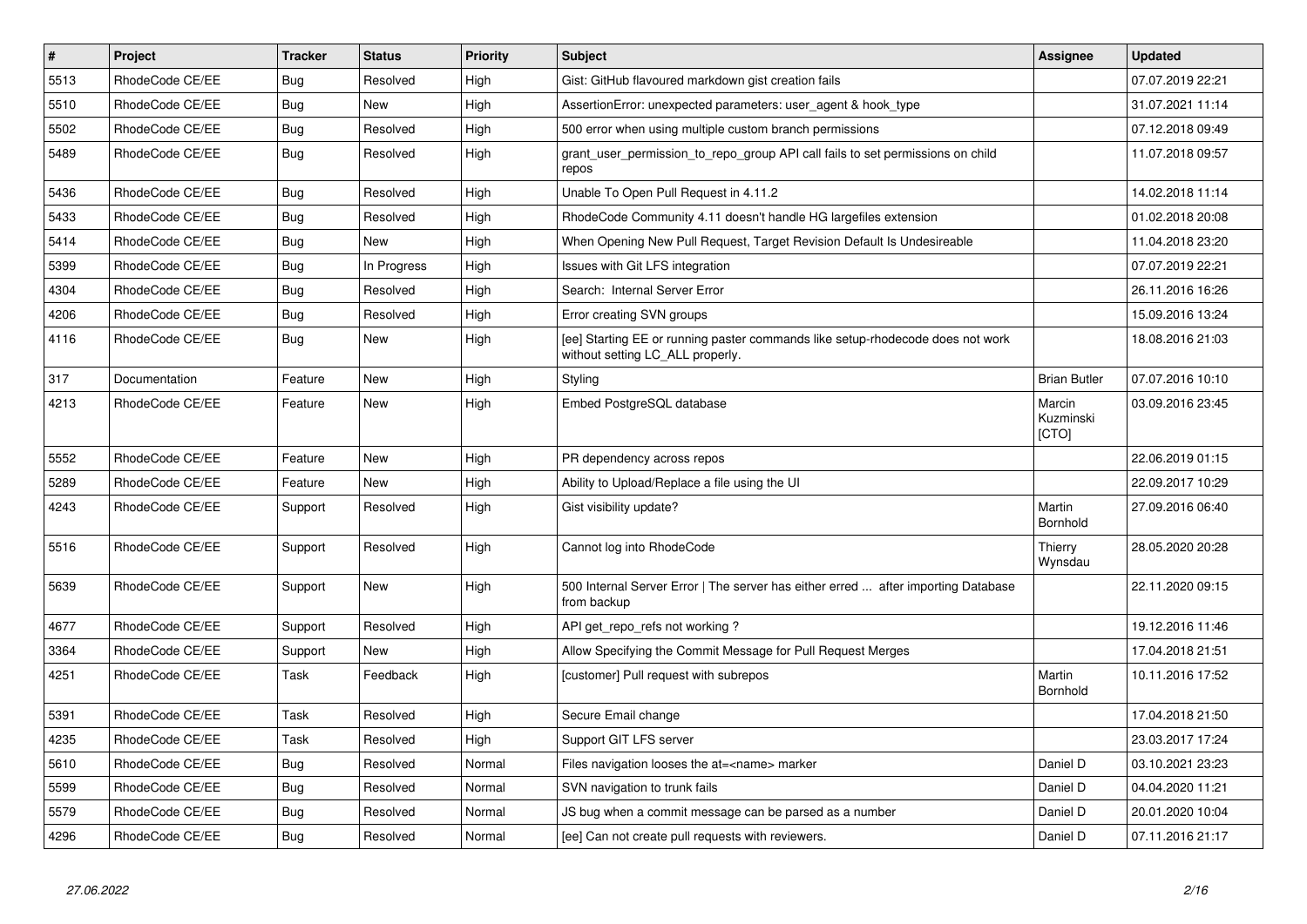| #    | <b>Project</b>  | <b>Tracker</b> | <b>Status</b> | <b>Priority</b> | <b>Subject</b>                                                                                                       | <b>Assignee</b>                     | <b>Updated</b>                   |
|------|-----------------|----------------|---------------|-----------------|----------------------------------------------------------------------------------------------------------------------|-------------------------------------|----------------------------------|
| 4278 | RhodeCode CE/EE | Bug            | Resolved      | Normal          | [admin] Clicking the save button in admin -> settings -> issue tracker leads to<br>exception if no patterns entered. | Daniel D                            | 18.10.2016 13:38                 |
| 4256 | RhodeCode CE/EE | Bug            | <b>New</b>    | Normal          | [ce, ee, ux] Source code highlight colors conflict with red/green inserted/deleted<br>blocks                         | Daniel D                            | 03.10.2016 05:00                 |
| 4208 | RhodeCode CE/EE | Bug            | <b>New</b>    | Normal          | [ce, ee] test errors get hidden by error page                                                                        | Daniel D                            | 14.09.2016 12:00                 |
| 4110 | RhodeCode CE/EE | Bug            | In Progress   | Normal          | [ce, ee] repos can be named admin, static                                                                            | Daniel D                            | 20.07.2016 19:51                 |
| 4092 | RhodeCode CE/EE | <b>Bug</b>     | Feedback      | Normal          | [ce, ee] Redmine/JIRA integrations - smart commits                                                                   | Daniel D                            | 21.07.2016 12:59                 |
| 4091 | RhodeCode CE/EE | Bug            | Resolved      | Normal          | [ce, ee] Redmine integration blocks for 30 seconds if redmine server not available                                   | Daniel D                            | 15.07.2016 12:26                 |
| 3971 | RhodeCode CE/EE | <b>Bug</b>     | Resolved      | Normal          | [ce, vcs] Merge requests/Pull requests failing due to rebase problem                                                 | Johannes<br>Bornhold                | 19.07.2016 15:54                 |
| 4254 | RhodeCode CE/EE | Bug            | Resolved      | Normal          | [frontend] 500 Internal Server Error with i18n-ed pages                                                              | Lisa Quatmann                       | 30.09.2016 14:38                 |
| 4224 | RhodeCode CE/EE | Bug            | Resolved      | Normal          | [docs] update docs re: removing old instances when switching editions                                                |                                     | Lisa Quatmann   11.10.2016 15:36 |
| 4121 | RhodeCode CE/EE | Bug            | Resolved      | Normal          | [ce, ee] server announcement has extra margin                                                                        | Lisa Quatmann                       | 26.09.2016 14:00                 |
| 3488 | RhodeCode CE/EE | Bug            | Resolved      | Normal          | [frontend, styling] update icon font                                                                                 | Lisa Quatmann                       | 04.10.2016 13:27                 |
| 5257 | RhodeCode CE/EE | Bug            | <b>New</b>    | Normal          | Git repository with big binary file provokes error and strange behavior/memory leak<br>of RH.                        | Marcin<br>Kuzminski<br>[CTO]        | 23.03.2017 22:02                 |
| 4276 | RhodeCode CE/EE | <b>Bug</b>     | Resolved      | Normal          | System info page uses mercurial/git versions from RhodeCode instead of VCSServer                                     | Marcin<br>Kuzminski<br>[CTO]        | 14.11.2016 21:19                 |
| 4250 | RhodeCode CE/EE | Bug            | Resolved      | Normal          | Adding a reviewer into existing PR doesn't set a reason.                                                             | Marcin<br>Kuzminski<br><b>[CTO]</b> | 07.10.2016 20:05                 |
| 4178 | RhodeCode CE/EE | <b>Bug</b>     | Resolved      | Normal          | RhodeCode EE OVA VM wont run on a ESX 6.0 host                                                                       | Marcin<br>Kuzminski<br>[CTO]        | 15.09.2016 13:25                 |
| 4065 | RhodeCode CE/EE | Bug            | Resolved      | Normal          | [ux, login] 404 on login after comment attempt                                                                       | Marcin<br>Kuzminski<br>[CTO]        | 04.07.2016 00:40                 |
| 4036 | RhodeCode CE/EE | <b>Bug</b>     | Resolved      | Normal          | encrypted clone uri can throw unicodeerror after key change                                                          | Marcin<br>Kuzminski<br>[CTO]        | 27.06.2016 19:38                 |
| 4035 | RhodeCode CE/EE | <b>Bug</b>     | In Progress   | Normal          | failed to create whoosh index                                                                                        | Marcin<br>Kuzminski<br>[CTO]        | 06.07.2016 00:04                 |
| 3549 | RhodeCode CE/EE | <b>Bug</b>     | Resolved      | Normal          | [4.0.0 regression], file source links use last commit id instead of current commit id                                | Marcin<br>Kuzminski<br>[CTO]        | 21.04.2016 16:10                 |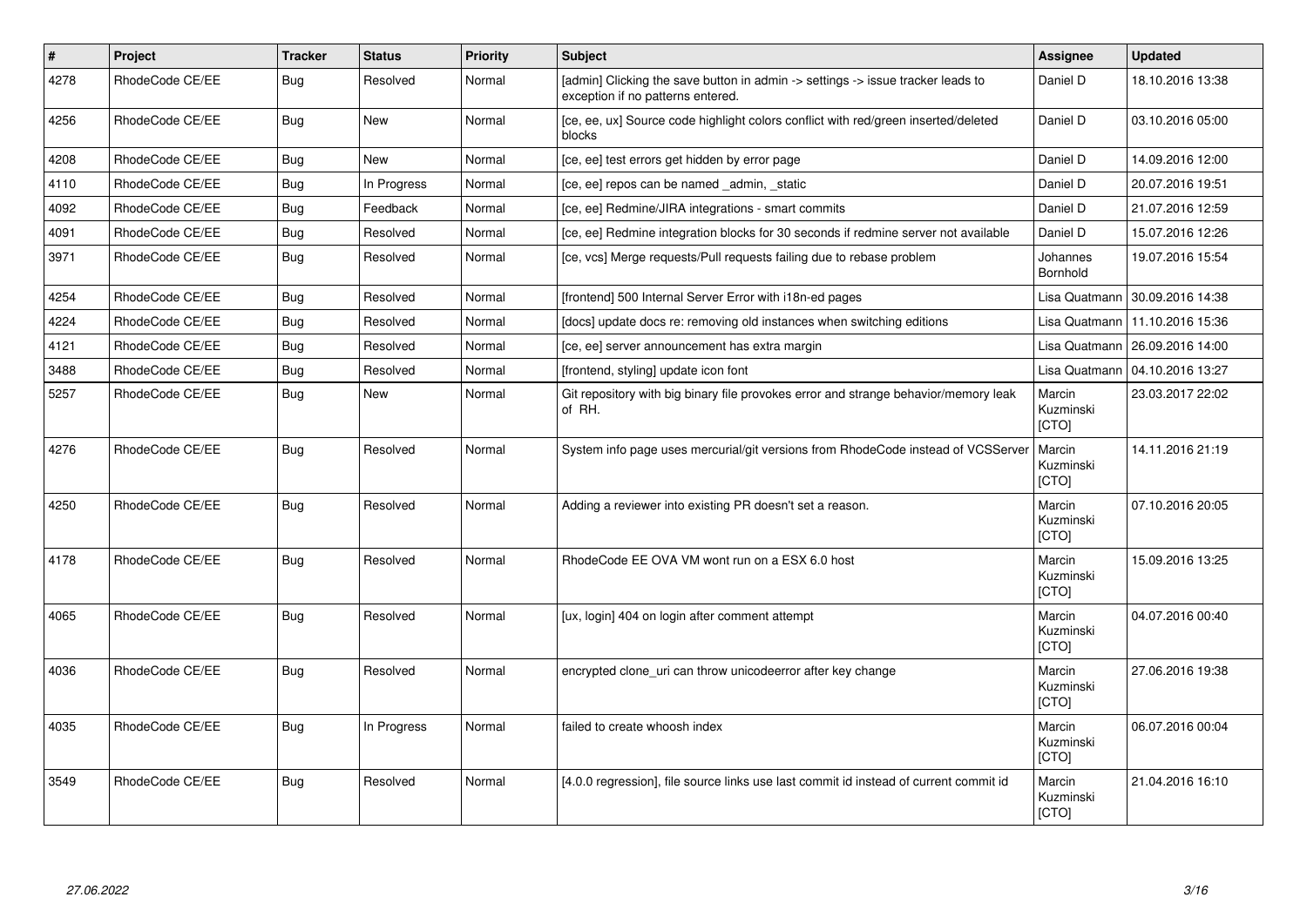| $\#$ | Project         | Tracker    | <b>Status</b> | <b>Priority</b> | Subject                                                                                                                              | Assignee                     | <b>Updated</b>   |
|------|-----------------|------------|---------------|-----------------|--------------------------------------------------------------------------------------------------------------------------------------|------------------------------|------------------|
| 3483 | RhodeCode CE/EE | Bug        | New           | Normal          | oauth: disable 3rd party registration if RhodeCode registration is disabled                                                          | Marcin<br>Kuzminski<br>[CTO] | 13.04.2016 12:13 |
| 5587 | RhodeCode CE/EE | Bug        | Resolved      | Normal          | Broken metatags in 4.18.1                                                                                                            | Marcin Lulek                 | 29.01.2020 11:46 |
| 4279 | RhodeCode CE/EE | <b>Bug</b> | Resolved      | Normal          | re-captcha validation is broken                                                                                                      | Martin<br>Bornhold           | 26.10.2016 22:27 |
| 4277 | RhodeCode CE/EE | Bug        | Resolved      | Normal          | [frontend] System info page does not work correctly in safari.                                                                       | Martin<br>Bornhold           | 04.11.2016 12:08 |
| 4271 | RhodeCode CE/EE | <b>Bug</b> | Resolved      | Normal          | Browsing new repository groups via SVN issue                                                                                         | Martin<br>Bornhold           | 19.10.2016 11:11 |
| 4247 | RhodeCode CE/EE | Bug        | Resolved      | Normal          | [vcs] Using current time as timestamp during archive creating leads to changing<br>hashes                                            | Martin<br>Bornhold           | 28.09.2016 12:07 |
| 3950 | RhodeCode CE/EE | Bug        | Resolved      | Normal          | [ce, ee] trying to merge pr against a deleted branch/bookmark breaks the pr page                                                     | Martin<br>Bornhold           | 27.10.2016 16:12 |
| 5553 | RhodeCode CE/EE | <b>Bug</b> | New           | Normal          | Exceptions Tracker - Exception ID: 140095575901360 after upgrade to the lastes<br>version                                            | Thierry<br>Wynsdau           | 10.07.2019 10:33 |
| 5679 | RhodeCode CE/EE | <b>Bug</b> | New           | Normal          | Data directory continues to grow until it fills disk partition                                                                       |                              | 25.04.2022 11:42 |
| 5672 | RhodeCode CE/EE | <b>Bug</b> | New           | Normal          | Unable to browse git repository folders with # in names                                                                              |                              | 16.12.2021 18:13 |
| 5670 | RhodeCode CE/EE | <b>Bug</b> | New           | Normal          | Repo-level administrators can usurp owner of repoistory                                                                              |                              | 01.12.2021 16:18 |
| 5669 | RhodeCode CE/EE | <b>Bug</b> | Resolved      | Normal          | Mercurial commit messages doesn't show cyrillic symbols                                                                              |                              | 01.10.2021 10:39 |
| 5664 | RhodeCode CE/EE | <b>Bug</b> | New           | Normal          | Regression: When assigning permissions, cannot see own group in auto-complete<br>without special conditions                          |                              | 29.07.2021 10:49 |
| 5662 | RhodeCode CE/EE | <b>Bug</b> | New           | Normal          | Full text search not working due to crash in whoosh                                                                                  |                              | 07.06.2022 08:31 |
| 5657 | RhodeCode CE/EE | Bug        | New           | Normal          | Error in maintenance page                                                                                                            |                              | 30.03.2021 15:09 |
| 5656 | RhodeCode CE/EE | <b>Bug</b> | Resolved      | Normal          | Error for branch permission page                                                                                                     |                              | 30.04.2021 08:53 |
| 5655 | RhodeCode CE/EE | <b>Bug</b> | Resolved      | Normal          | New public gist's id is always auto generated                                                                                        |                              | 01.07.2021 12:06 |
| 5654 | RhodeCode CE/EE | Bug        | New           | Normal          | Comment formatting broken when containing @ in a code block                                                                          |                              | 24.02.2021 12:10 |
| 5652 | RhodeCode CE/EE | Bug        | Resolved      | Normal          | Pull Requests: when title and descriptions contains character [] {} and () index out of<br>bound when attempting to comment/approve. |                              | 30.04.2021 08:53 |
| 5651 | RhodeCode CE/EE | Bug        | Resolved      | Normal          | Pull requests can get stuck if the diff is too large (it was created by mistake but we<br>can't open it to delete it)                |                              | 30.04.2021 08:53 |
| 5649 | RhodeCode CE/EE | <b>Bug</b> | New           | Normal          | test-file-upload                                                                                                                     |                              | 17.12.2020 23:08 |
| 5644 | RhodeCode CE/EE | Bug        | New           | Normal          | PR inks to comments not working if files are collapsed                                                                               |                              | 02.12.2020 10:42 |
| 5634 | RhodeCode CE/EE | Bug        | Resolved      | Normal          | Quick Search Toolbar bugs out if pull request contains unicode double quote<br>character "                                           |                              | 12.10.2020 23:13 |
| 5633 | RhodeCode CE/EE | Bug        | Resolved      | Normal          | Moderately large pull requests fail because inefficient use of reviewer_data_json<br>column in pull requests table                   |                              | 12.10.2020 23:13 |
| 5632 | RhodeCode CE/EE | <b>Bug</b> | New           | Normal          | Missing Parent Folder for Personal Repo lacks proper handling                                                                        |                              | 03.08.2020 07:56 |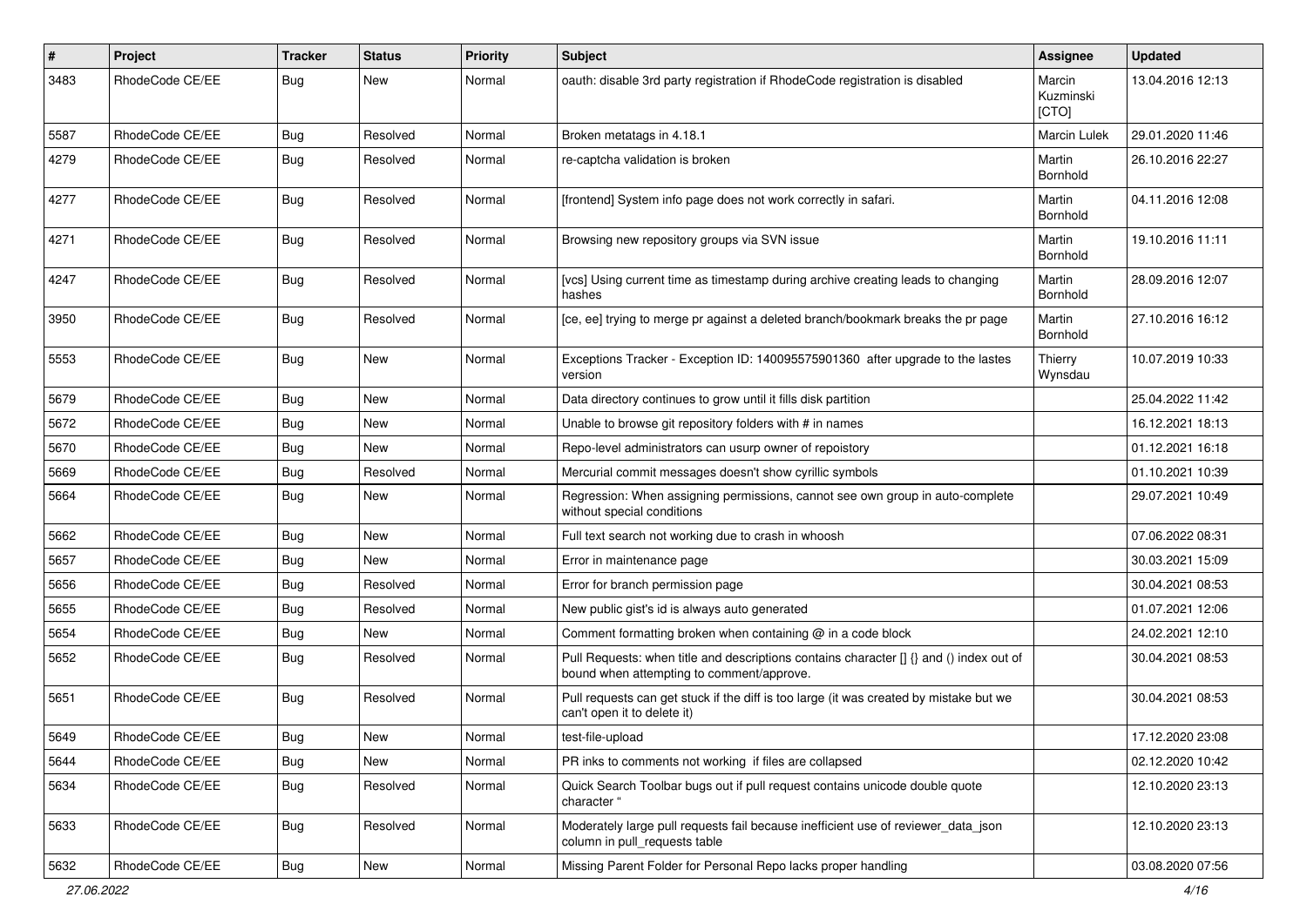| #    | Project           | <b>Tracker</b> | <b>Status</b> | <b>Priority</b> | <b>Subject</b>                                                                                                    | <b>Assignee</b> | <b>Updated</b>   |
|------|-------------------|----------------|---------------|-----------------|-------------------------------------------------------------------------------------------------------------------|-----------------|------------------|
| 5630 | RhodeCode CE/EE   | Bug            | New           | Normal          | Inline comments do not follow the line of code                                                                    |                 | 21.07.2020 11:25 |
| 5629 | RhodeCode CE/EE   | Bug            | <b>New</b>    | Normal          | Diff truncated on small files                                                                                     |                 | 21.07.2020 08:58 |
| 5628 | Documentation     | Bug            | New           | Normal          | Problems with SSH Connection docs                                                                                 |                 | 06.05.2022 21:14 |
| 5627 | Documentation     | Bug            | New           | Normal          | Immediate re-run of rhodecode-index throws warnings on some repos (and suggests<br>rebuild from scratch)          |                 | 02.07.2020 19:41 |
| 5626 | RhodeCode CE/EE   | Bug            | New           | Normal          | Whoosh full-text indexing is fully indexing all repos, not recognizing forks                                      |                 | 02.07.2020 19:24 |
| 5625 | Documentation     | Bug            | New           | Normal          | Feedback on RhodeCode Full-text search docs                                                                       |                 | 02.07.2020 19:22 |
| 5624 | RhodeCode CE/EE   | Bug            | New           | Normal          | Timeout when trying to test SMTP email configuration                                                              |                 | 01.07.2020 20:01 |
| 5623 | RhodeCode CE/EE   | Bug            | Resolved      | Normal          | Credentials for remote repository URL leaking in Repository Header                                                |                 | 22.07.2020 00:47 |
| 5620 | RhodeCode CE/EE   | <b>Bug</b>     | Resolved      | Normal          | Regression of mail rendering in Thunderbird                                                                       |                 | 15.06.2020 16:45 |
| 5619 | RhodeCode CE/EE   | Bug            | Resolved      | Normal          | Setting Landing Commit to SVN Trunk results in Files tab hitting a 404                                            |                 | 04.06.2020 23:51 |
| 5605 | RhodeCode CE/EE   | Bug            | Resolved      | Normal          | Cannot set subversion compatibility to 1.10                                                                       |                 | 30.03.2020 17:27 |
| 5596 | RhodeCode CE/EE   | Bug            | Resolved      | Normal          | Pull Request duplicated after description edit                                                                    |                 | 14.04.2020 13:28 |
| 5594 | RhodeCode CE/EE   | Bug            | Resolved      | Normal          | Credentials in Repository Settings for Pull requests are exposed                                                  |                 | 28.05.2020 20:25 |
| 5590 | RhodeCode CE/EE   | Bug            | New           | Normal          | Pull Request creation takes 2 minutes                                                                             |                 | 28.05.2020 20:48 |
| 5588 | RhodeCode CE/EE   | Bug            | New           | Normal          | wrong rendering of issue tracker pattern                                                                          |                 | 29.01.2020 11:24 |
| 5573 | RhodeCode CE/EE   | Bug            | Resolved      | Normal          | Wrong notification Base Url for Email-Integrations                                                                |                 | 16.01.2020 08:53 |
| 5571 | RhodeCode CE/EE   | Bug            | Resolved      | Normal          | redmine does not work with firefox any more                                                                       |                 | 25.10.2019 12:38 |
| 5570 | RhodeCode CE/EE   | <b>Bug</b>     | New           | Normal          | Remap repositories always fail in RhodeCode community                                                             |                 | 04.10.2019 14:50 |
| 5569 | RhodeCode CE/EE   | Bug            | Resolved      | Normal          | SshWrapper error                                                                                                  |                 | 21.01.2020 02:02 |
| 5561 | RhodeCode CE/EE   | Bug            | Resolved      | Normal          | PR diff doesn't update when target changes                                                                        |                 | 21.05.2020 11:53 |
| 5559 | RhodeCode CE/EE   | Bug            | New           | Normal          | Timezone handling issue on repos list                                                                             |                 | 07.07.2019 22:19 |
| 5557 | RhodeCode CE/EE   | Bug            | Resolved      | Normal          | Consider removing slashes from the RSS feed names                                                                 |                 | 31.10.2019 19:54 |
| 5556 | RhodeCode CE/EE   | Bug            | New           | Normal          | After upgrade RhodeCode Enterprise, pull request via API adds repo owner as<br>default reviewer                   |                 | 01.01.2020 13:09 |
| 5555 | RhodeCode CE/EE   | Bug            | Resolved      | Normal          | Making Repository Public does not update the Default User Permissions                                             |                 | 28.05.2020 20:26 |
| 5551 | Documentation     | Bug            | New           | Normal          | Mention LargeFile and LFS in the Backup page                                                                      |                 | 21.04.2019 20:58 |
| 5550 | RhodeCode CE/EE   | Bug            | New           | Normal          | 500 Internal Server Error   The server has either erred or is incapable of performing<br>the requested operation. |                 | 18.04.2019 17:12 |
| 5547 | RhodeCode CE/EE   | Bug            | <b>New</b>    | Normal          | UI not consistent between Firefox and Chrome                                                                      |                 | 01.03.2019 23:35 |
| 5545 | RhodeCode CE/EE   | Bug            | New           | Normal          | Merge commit to contain the username/reponame of the origin                                                       |                 | 28.02.2019 13:46 |
| 5540 | RhodeCode CE/EE   | <b>Bug</b>     | New           | Normal          | Rhode Code 4.15.2 VCS Caching(?) behaviour                                                                        |                 | 25.02.2019 17:01 |
| 5538 | RhodeCode CE/EE   | Bug            | New           | Normal          | internal server error (UnicodeDecodeError) during rhodecode-index request                                         |                 | 20.02.2019 14:43 |
| 5535 | RhodeCode Control | <b>Bug</b>     | New           | Normal          | improper rollback on upgrade failure                                                                              |                 | 09.02.2019 21:12 |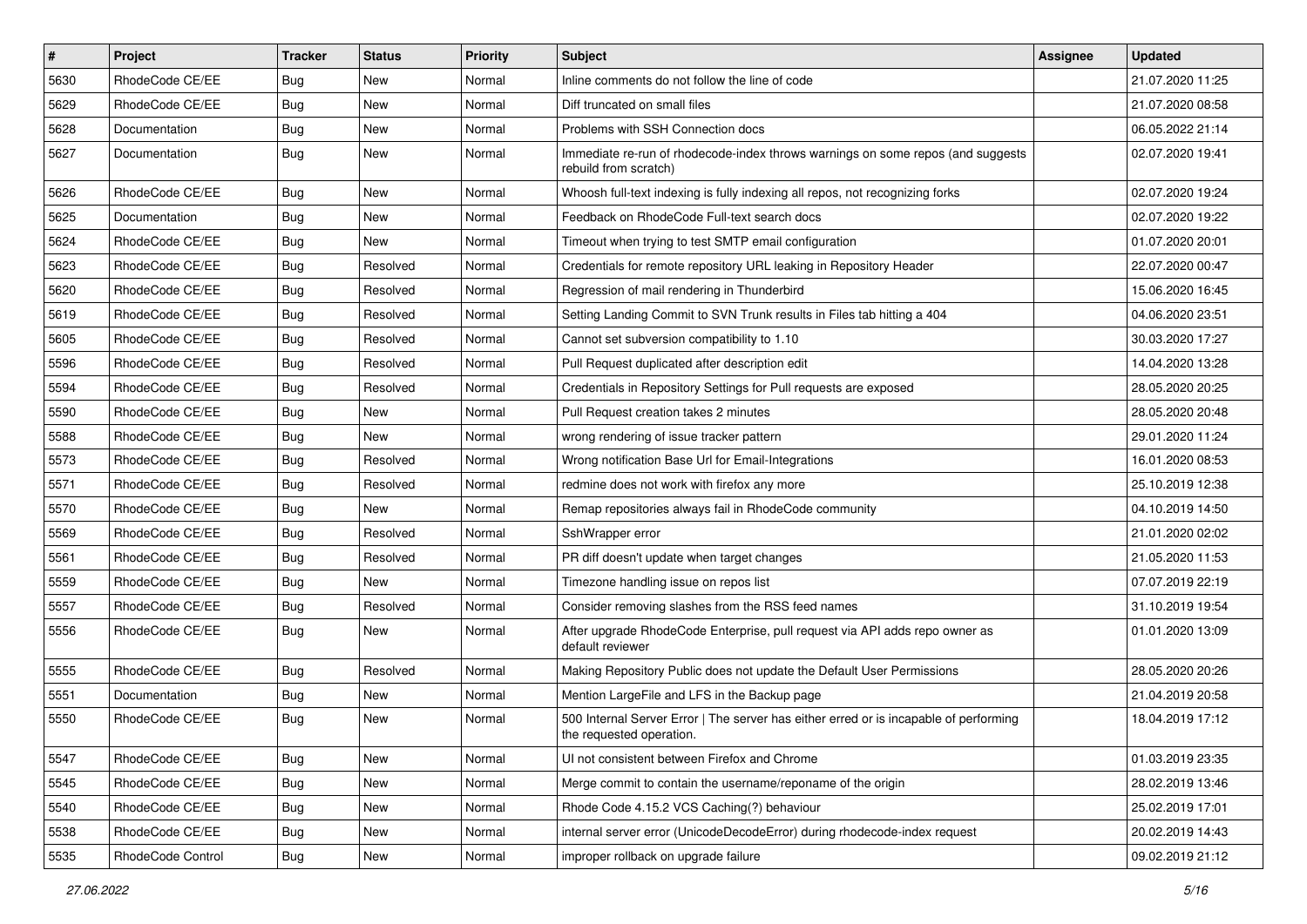| $\sharp$ | Project           | <b>Tracker</b> | <b>Status</b> | <b>Priority</b> | <b>Subject</b>                                                                                                                                                                       | <b>Assignee</b> | <b>Updated</b>   |
|----------|-------------------|----------------|---------------|-----------------|--------------------------------------------------------------------------------------------------------------------------------------------------------------------------------------|-----------------|------------------|
| 5531     | RhodeCode Tools   | Bug            | <b>New</b>    | Normal          | rhodecode-index: default cli opts overwrite given mapping file                                                                                                                       |                 | 17.07.2020 17:36 |
| 5530     | RhodeCode CE/EE   | Bug            | Resolved      | Normal          | Email integration has incorrect url                                                                                                                                                  |                 | 09.02.2019 10:33 |
| 5521     | RhodeCode CE/EE   | Bug            | Resolved      | Normal          | Proxing SVN http requests does not work when using prefix for rhodecode.                                                                                                             |                 | 28.02.2019 13:52 |
| 5518     | RhodeCode CE/EE   | Bug            | Resolved      | Normal          | Zero-sized files in /rhodecode/config/rcextensions/examples                                                                                                                          |                 | 21.01.2020 02:18 |
| 5515     | RhodeCode CE/EE   | <b>Bug</b>     | Resolved      | Normal          | PR default reviewer is incorrect                                                                                                                                                     |                 | 28.02.2019 13:52 |
| 5512     | RhodeCode CE/EE   | Bug            | New           | Normal          | Show commit phase in summary view                                                                                                                                                    |                 | 09.11.2018 21:37 |
| 5509     | RhodeCode CE/EE   | Bug            | New           | Normal          | Remove `!important attributes` from UI elements                                                                                                                                      |                 | 07.12.2018 07:40 |
| 5507     | RhodeCode CE/EE   | <b>Bug</b>     | Resolved      | Normal          | Markdown rendering needs improvement                                                                                                                                                 |                 | 15.08.2019 15:40 |
| 5506     | RhodeCode CE/EE   | Bug            | New           | Normal          | Web UI fonts are not looking good and is difficult to read for people with low vision                                                                                                |                 | 26.10.2018 09:38 |
| 5505     | RhodeCode CE/EE   | Bug            | Resolved      | Normal          | Notification emails from RhodeCode is garbled in Outlook 2016 web client                                                                                                             |                 | 07.12.2018 09:49 |
| 5501     | RhodeCode Control | <b>Bug</b>     | New           | Normal          | rccontrol throwing rccontrol.lib.exceptions.SupervisorFailedToStart                                                                                                                  |                 | 19.05.2022 19:32 |
| 5500     | RhodeCode CE/EE   | Bug            | New           | Normal          | How to enable/set "RC SKIP HOOKS" to disable svn hooks?                                                                                                                              |                 | 02.10.2018 07:45 |
| 5494     | RhodeCode CE/EE   | Bug            | <b>New</b>    | Normal          | rccontrol's python package management causes slow VCS SSH                                                                                                                            |                 | 02.04.2019 11:56 |
| 5492     | RhodeCode CE/EE   | Bug            | New           | Normal          | VCSServer + SVN 1.10                                                                                                                                                                 |                 | 26.07.2018 15:01 |
| 5490     | RhodeCode CE/EE   | <b>Bug</b>     | Resolved      | Normal          | Changes to repo group permissions via API are not audit logged                                                                                                                       |                 | 28.02.2019 13:52 |
| 5482     | RhodeCode CE/EE   | <b>Bug</b>     | Resolved      | Normal          | Changing a repo's 'Remote pull uri' in its Settings fails with 'No repo type specified'                                                                                              |                 | 31.10.2018 08:37 |
| 5475     | RhodeCode CE/EE   | Bug            | New           | Normal          | Unable to locate user in OpenLDAP directory via Idaps                                                                                                                                |                 | 08.06.2018 20:06 |
| 5471     | RhodeCode CE/EE   | Bug            | <b>New</b>    | Normal          | Webhook integration failing: need more than 3 values to unpack                                                                                                                       |                 | 01.06.2018 02:26 |
| 5462     | RhodeCode CE/EE   | Bug            | <b>New</b>    | Normal          | create repo api fails with celery enabled                                                                                                                                            |                 | 10.07.2018 17:49 |
| 5461     | RhodeCode CE/EE   | Bug            | Resolved      | Normal          | Changes to user group permissions via API are not audit logged                                                                                                                       |                 | 30.08.2018 09:47 |
| 5457     | RhodeCode CE/EE   | <b>Bug</b>     | Resolved      | Normal          | Internal server error on full-text search settings page with Elasticsearch                                                                                                           |                 | 16.04.2018 09:08 |
| 5450     | RhodeCode Tools   | <b>Bug</b>     | <b>New</b>    | Normal          | rhodecode-api get license info no longer works                                                                                                                                       |                 | 17.07.2018 15:01 |
| 5444     | RhodeCode CE/EE   | <b>Bug</b>     | Resolved      | Normal          | Error while creating a pull request on a Mercurial repository                                                                                                                        |                 | 17.04.2018 22:29 |
| 5412     | RhodeCode CE/EE   | Bug            | Resolved      | Normal          | Webhook for "pullrequest commented" event returns incomplete data                                                                                                                    |                 | 27.02.2018 18:00 |
| 5410     | RhodeCode CE/EE   | Bug            | New           | Normal          | After converting to CE, we get the following error when trying to view some repos in<br>the UI: "UnicodeDecodeError: 'ascii' codec can't decode byte" (full error in<br>Description) |                 | 25.01.2018 20:45 |
| 5406     | RhodeCode CE/EE   | <b>Bug</b>     | New           | Normal          | <b>Installer Fails</b>                                                                                                                                                               |                 | 01.12.2017 11:52 |
| 5405     | RhodeCode CE/EE   | <b>Bug</b>     | New           | Normal          | Add repository from UI leads to HTTP/404                                                                                                                                             |                 | 28.11.2017 11:39 |
| 5381     | RhodeCode CE/EE   | Bug            | Resolved      | Normal          | Email integration changeset links invalid                                                                                                                                            |                 | 06.09.2017 12:29 |
| 5380     | RhodeCode CE/EE   | Bug            | Resolved      | Normal          | repo commits pageintion error                                                                                                                                                        |                 | 06.09.2017 19:16 |
| 5379     | RhodeCode CE/EE   | <b>Bug</b>     | Resolved      | Normal          | Journal RSS feed errors                                                                                                                                                              |                 | 01.09.2017 16:40 |
| 5376     | RhodeCode CE/EE   | <b>Bug</b>     | Resolved      | Normal          | error: pretxnchangegroup.acl hook failed: acl: user "" denied on branch "default"                                                                                                    |                 | 16.08.2017 19:45 |
| 5371     | RhodeCode CE/EE   | Bug            | New           | Normal          | Comment times in Pull Requests are off by 1 day                                                                                                                                      |                 | 10.04.2018 15:11 |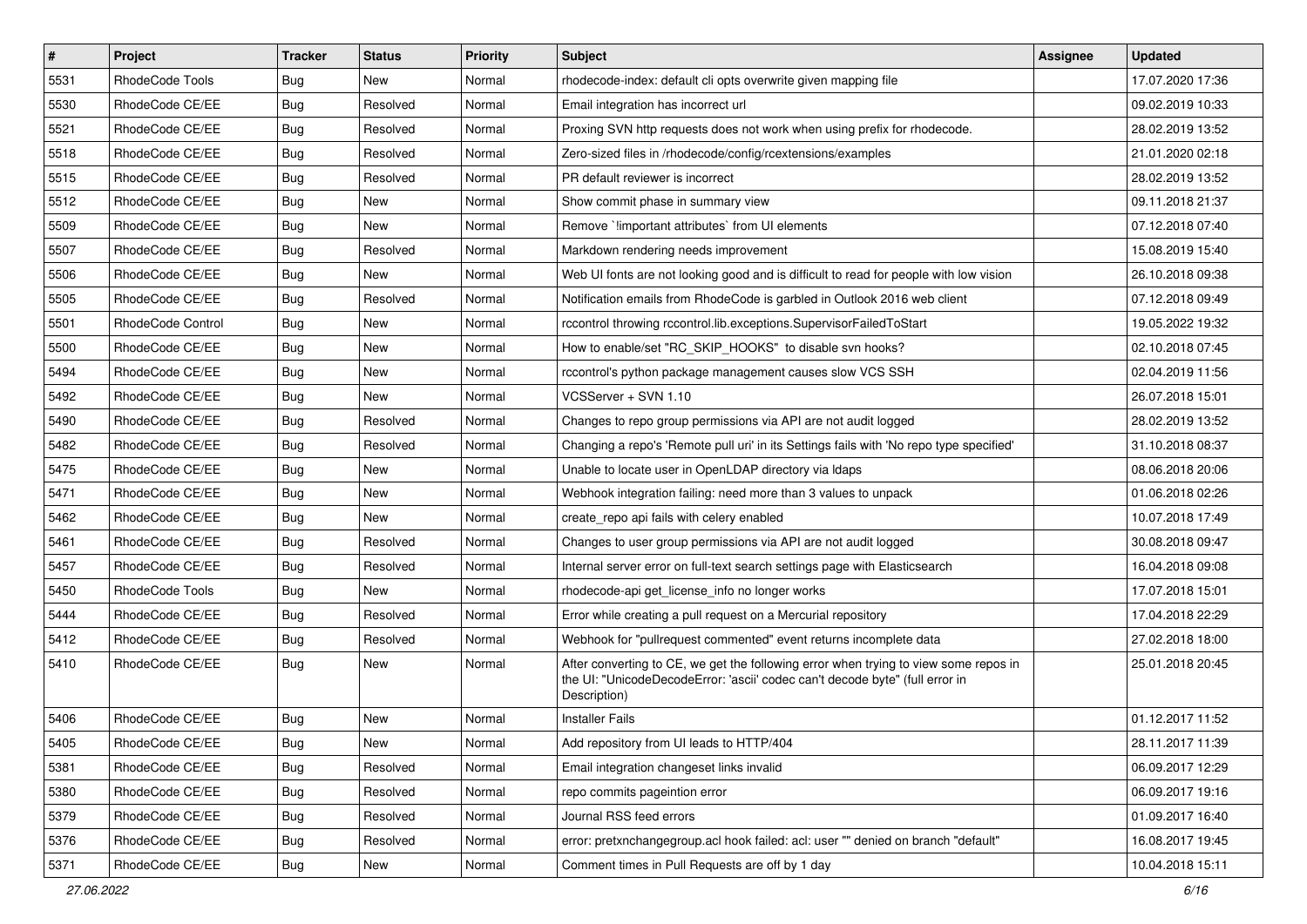| $\pmb{\#}$ | Project              | <b>Tracker</b> | <b>Status</b> | Priority | Subject                                                                             | Assignee | <b>Updated</b>   |
|------------|----------------------|----------------|---------------|----------|-------------------------------------------------------------------------------------|----------|------------------|
| 5348       | Documentation        | <b>Bug</b>     | New           | Normal   | Uninstall documentaion missing some steps                                           |          | 06.07.2017 10:25 |
| 5347       | Documentation        | Bug            | New           | Normal   | Post Install steps should include Apache or Nginx setup.                            |          | 06.07.2017 10:23 |
| 5337       | RhodeCode CE/EE      | <b>Bug</b>     | Resolved      | Normal   | Possible memory leak after few Git Pull Requests                                    |          | 08.08.2017 13:08 |
| 5304       | RhodeCode CE/EE      | <b>Bug</b>     | Resolved      | Normal   | Email template not correct                                                          |          | 31.10.2018 08:36 |
| 5297       | RhodeCode CE/EE      | Bug            | Resolved      | Normal   | Locale fails on a SuSE system                                                       |          | 31.10.2018 08:36 |
| 5277       | RhodeCode CE/EE      | <b>Bug</b>     | Resolved      | Normal   | table id=user_list_table - Ajax error                                               |          | 13.04.2017 01:04 |
| 5266       | RhodeCode CE/EE      | <b>Bug</b>     | Resolved      | Normal   | Validate if changes in target branches get's propagated on Pull request updates     |          | 05.04.2017 18:10 |
| 5259       | RhodeCode CE/EE      | Bug            | Resolved      | Normal   | user-journal storage changes                                                        |          | 12.04.2017 00:04 |
| 5248       | Documentation        | <b>Bug</b>     | New           | Normal   | Installation of rhodecode-tools                                                     |          | 16.03.2017 16:35 |
| 5227       | RhodeCode CE/EE      | <b>Bug</b>     | New           | Normal   | 400 during a svn checkout, file with special chars                                  |          | 23.02.2017 17:43 |
| 5218       | RhodeCode CE/EE      | <b>Bug</b>     | New           | Normal   | 500 when forking repository, when using special chars in password.                  |          | 19.02.2017 21:46 |
| 5213       | RhodeCode CE/EE      | <b>Bug</b>     | Resolved      | Normal   | Fixing Apache Proxy timeout issues                                                  |          | 14.02.2017 09:44 |
| 5210       | RhodeCode CE/EE      | <b>Bug</b>     | Resolved      | Normal   | webook problems                                                                     |          | 13.02.2017 19:43 |
| 5164       | RhodeCode CE/EE      | <b>Bug</b>     | Resolved      | Normal   | non-web calls are leaking session objects                                           |          | 13.01.2017 01:30 |
| 5153       | Documentation        | <b>Bug</b>     | Resolved      | Normal   | Documentation: /tmp permissions                                                     |          | 04.01.2017 13:02 |
| 4676       | RhodeCode CE/EE      | <b>Bug</b>     | Resolved      | Normal   | Some admin passwords can make installation fail                                     |          | 16.12.2016 16:16 |
| 4675       | RhodeCode CE/EE      | <b>Bug</b>     | Resolved      | Normal   | Disk free inodes are displayed incorrectly                                          |          | 13.12.2016 22:41 |
| 4306       | RhodeCode CE/EE      | Bug            | Resolved      | Normal   | Issue to push file with character # on a SVN                                        |          | 03.04.2017 16:44 |
| 4285       | RhodeCode CE/EE      | <b>Bug</b>     | New           | Normal   | Intermittent error while trying to create or fork a repository                      |          | 17.10.2016 22:42 |
| 4274       | RhodeCode CE/EE      | <b>Bug</b>     | Resolved      | Normal   | 500 error when push big objects                                                     |          | 13.02.2017 19:53 |
| 4266       | RhodeCode CE/EE      | Bug            | Resolved      | Normal   | Error 500 on integrations page after setting up Webhook                             |          | 17.10.2016 15:35 |
| 4255       | RhodeCode CE/EE      | <b>Bug</b>     | New           | Normal   | [translation, i18n] translation not being applied to integrations pages             |          | 30.09.2016 15:56 |
| 4190       | RhodeCode CE/EE      | <b>Bug</b>     | <b>New</b>    | Normal   | [tests] fix or remove rst xss inline test                                           |          | 22.08.2016 12:15 |
| 4189       | RhodeCode CE/EE      | <b>Bug</b>     | New           | Normal   | [tests, git] count of commit ids is different for git than hg when comparing remote |          | 22.08.2016 12:34 |
| 4188       | RhodeCode CE/EE      | <b>Bug</b>     | New           | Normal   | [tests, svn] changeset tests produce different results for svn                      |          | 22.08.2016 09:54 |
| 4109       | RhodeCode CE/EE      | <b>Bug</b>     | New           | Normal   | [files] The "switch to commit" widget is broken after using browser back button     |          | 17.04.2018 21:50 |
| 4090       | RhodeCode CE/EE      | <b>Bug</b>     | Resolved      | Normal   | test ticket                                                                         |          | 09.03.2021 20:39 |
| 4089       | RhodeCode CE/EE      | <b>Bug</b>     | Resolved      | Normal   | svn repository does not exist                                                       |          | 12.06.2018 12:29 |
| 3994       | RhodeCode Appenlight | Bug            | New           | Normal   | during setup, user is given option to make admin account even if one does not exist |          | 08.06.2016 12:44 |
| 3991       | RhodeCode Appenlight | Bug            | Resolved      | Normal   | report logs need upper margin                                                       |          | 21.06.2016 18:55 |
| 3990       | RhodeCode Appenlight | <b>Bug</b>     | New           | Normal   | some dashboard builder buttons are up against fields                                |          | 07.06.2016 12:01 |
| 3989       | RhodeCode Appenlight | Bug            | Resolved      | Normal   | even up report spacing                                                              |          | 21.06.2016 18:55 |
| 3987       | RhodeCode Appenlight | Bug            | New           | Normal   | adjust footer so it's consistent with the website footer                            |          | 15.06.2016 10:20 |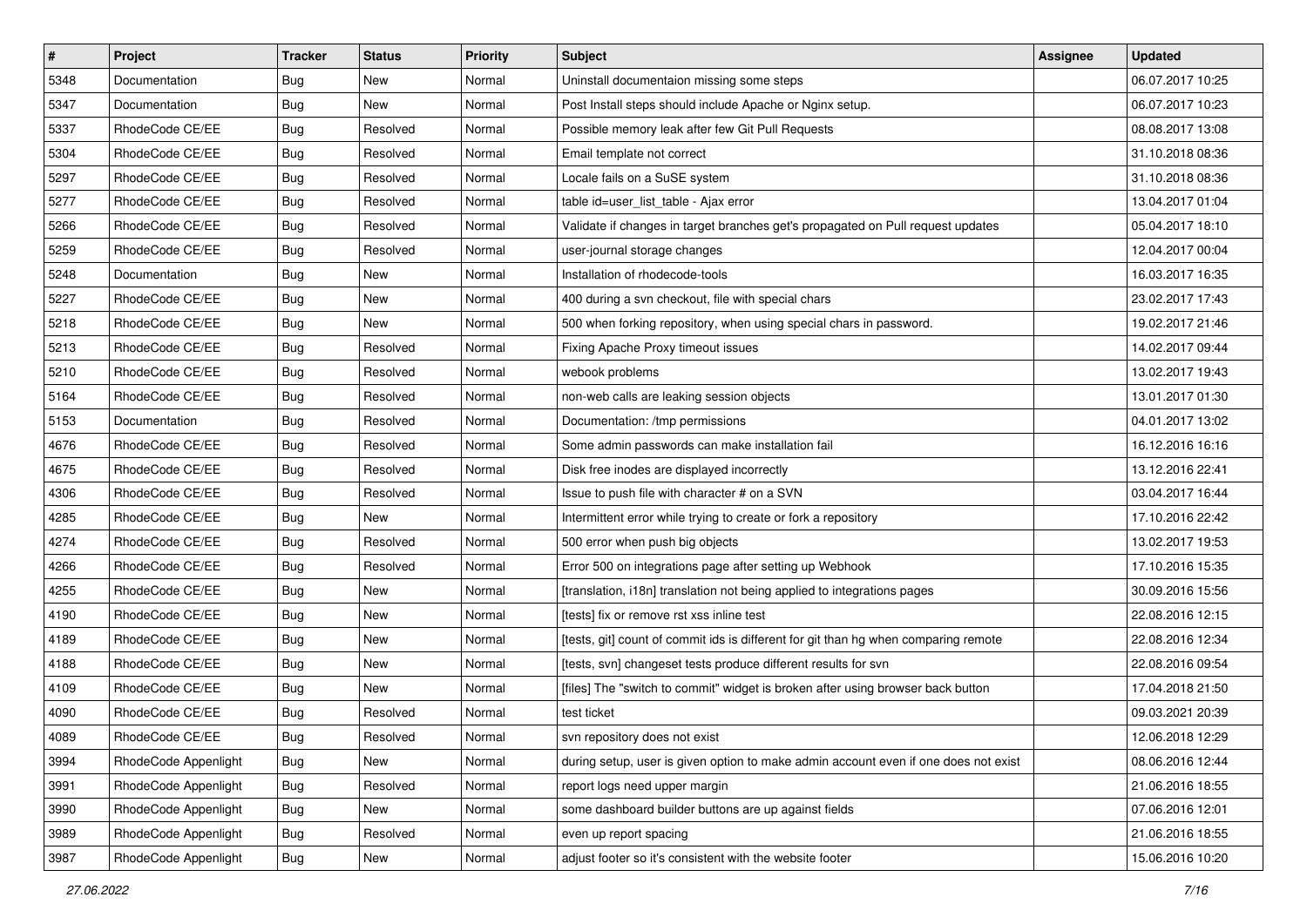| $\overline{\boldsymbol{H}}$ | Project              | <b>Tracker</b> | <b>Status</b> | Priority | <b>Subject</b>                                                                                 | <b>Assignee</b>                | <b>Updated</b>   |
|-----------------------------|----------------------|----------------|---------------|----------|------------------------------------------------------------------------------------------------|--------------------------------|------------------|
| 3986                        | RhodeCode Appenlight | <b>Bug</b>     | New           | Normal   | table headers should be left aligned                                                           |                                | 07.06.2016 11:53 |
| 3963                        | RhodeCode CE/EE      | Bug            | New           | Normal   | [ce] Getting a newly added repo via remap/rescan via api gives no data                         |                                | 27.05.2016 05:02 |
| 3956                        | RhodeCode CE/EE      | <b>Bug</b>     | New           | Normal   | [ce] - svn commit with all 'None' properties (author, message, etc.)                           |                                | 23.05.2016 17:22 |
| 3939                        | RhodeCode CE/EE      | <b>Bug</b>     | New           | Normal   | [ux] changelog filter blank after going back in browser                                        |                                | 18.05.2016 14:50 |
| 3923                        | RhodeCode CE/EE      | Bug            | <b>New</b>    | Normal   | odd exception on running internal-code                                                         |                                | 09.08.2016 10:54 |
| 3922                        | RhodeCode CE/EE      | <b>Bug</b>     | New           | Normal   | svn backend returns different diff to git/hg backends                                          |                                | 11.05.2016 14:29 |
| 3555                        | RhodeCode CE/EE      | Bug            | Resolved      | Normal   | Then disabled repo location change the panel should explicitly state that it's disabled        |                                | 25.04.2016 10:34 |
| 3441                        | RhodeCode CE/EE      | Bug            | New           | Normal   | [ux] clicking on line in file view scrolls to that line                                        |                                | 05.04.2016 13:35 |
| 3382                        | RhodeCode CE/EE      | <b>Bug</b>     | <b>New</b>    | Normal   | download superrepo with subrepos                                                               |                                | 25.03.2016 01:30 |
| 3357                        | RhodeCode CE/EE      | Bug            | Resolved      | Normal   | switch to sometimes fails to load files metadata                                               |                                | 30.03.2016 10:56 |
| 3351                        | RhodeCode CE/EE      | Bug            | New           | Normal   | Duplicate IP whitelist entry shows error flash                                                 |                                | 21.03.2016 15:54 |
| 3334                        | RhodeCode CE/EE      | Bug            | New           | Normal   | Attempt to edit .coveragerc through the online file editor                                     |                                | 17.03.2016 13:49 |
| 3250                        | RhodeCode CE/EE      | Bug            | New           | Normal   | Posting a comment message is very slow !                                                       |                                | 17.03.2016 12:57 |
| 3022                        | RhodeCode CE/EE      | <b>Bug</b>     | New           | Normal   | SVN support with repositories groups                                                           |                                | 26.07.2016 18:25 |
| 2264                        | RhodeCode CE/EE      | <b>Bug</b>     | Resolved      | Normal   | New user password change doesn't actually require a password change.                           |                                | 12.08.2016 16:01 |
| 1404                        | RhodeCode CE/EE      | Bug            | Resolved      | Normal   | clone of really huge git repo (4gb) causes pyro to explode                                     |                                | 07.02.2017 14:52 |
| 4074                        | RhodeCode CE/EE      | Feature        | New           | Normal   | Edit review comment                                                                            | <b>Bartłomiej</b><br>Wołyńczyk | 17.04.2018 21:51 |
| 687                         | Documentation        | Feature        | <b>New</b>    | Normal   | [Integraton] - Elastic search integration                                                      | <b>Brian Butler</b>            | 01.07.2016 14:15 |
| 659                         | Documentation        | Feature        | New           | Normal   | Peer to Peer Failover                                                                          | <b>Brian Butler</b>            | 01.07.2016 14:15 |
| 5615                        | RhodeCode CE/EE      | Feature        | Resolved      | Normal   | Misleading message in PR diff view "File was deleted in this version"                          | Daniel D                       | 23.04.2020 17:40 |
| 5602                        | RhodeCode CE/EE      | Feature        | Resolved      | Normal   | Copy full path only copies partial                                                             | Daniel D                       | 30.03.2020 16:04 |
| 5581                        | RhodeCode CE/EE      | Feature        | Resolved      | Normal   | expose `send_email` option in the HTTP API, for `comment_commit` and<br>`comment_pull_request` | Daniel D                       | 29.01.2020 11:46 |
| 4267                        | RhodeCode CE/EE      | Feature        | Resolved      | Normal   | [ce, ee] jira tracker integration wildcard project key support                                 | Daniel D                       | 10.10.2016 20:13 |
| 4232                        | RhodeCode CE/EE      | Feature        | <b>New</b>    | Normal   | [ce, ee, pr, compare] redo diffs, support side by side diffs, html diffs                       | Daniel D                       | 25.10.2016 15:40 |
| 4225                        | RhodeCode CE/EE      | Feature        | Resolved      | Normal   | [ce, ee] repo group integrations cascade to child repo groups                                  | Daniel D                       | 14.09.2016 11:12 |
| 4183                        | RhodeCode CE/EE      | Feature        | Resolved      | Normal   | Different roles for PR reviewers                                                               | Daniel D                       | 12.10.2020 23:13 |
| 4175                        | RhodeCode CE/EE      | Feature        | Resolved      | Normal   | [ce, ee] repo group integrations                                                               | Daniel D                       | 16.08.2016 20:00 |
| 4157                        | RhodeCode CE/EE      | Feature        | <b>New</b>    | Normal   | [integrations] Integrate with industry standard SW development tools                           | Daniel D                       | 08.08.2016 12:55 |
| 1131                        | RhodeCode CE/EE      | Feature        | Resolved      | Normal   | Implement default reviewers for code review                                                    | Daniel D                       | 21.09.2016 18:28 |
| 5653                        | RhodeCode CE/EE      | Feature        | New           | Normal   | Extend SSH clone to support cloning by repo id.                                                | Marcin<br>Kuzminski<br>[CTO]   | 17.02.2021 12:58 |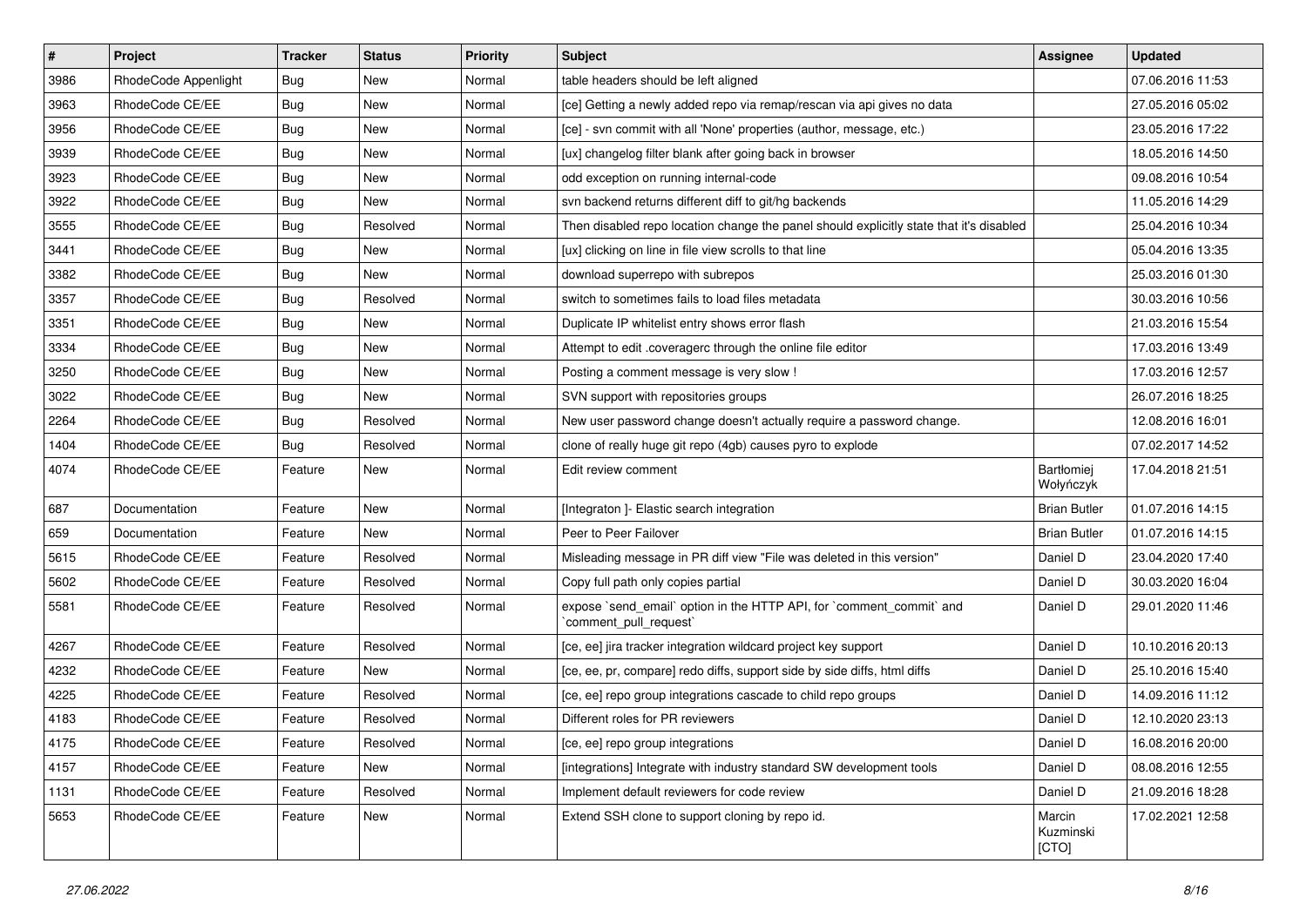| #    | Project           | <b>Tracker</b> | <b>Status</b> | <b>Priority</b> | <b>Subject</b>                                                            | Assignee                     | <b>Updated</b>                  |
|------|-------------------|----------------|---------------|-----------------|---------------------------------------------------------------------------|------------------------------|---------------------------------|
| 5382 | RhodeCode CE/EE   | Feature        | New           | Normal          | Support for repository aliases                                            | Marcin<br>Kuzminski<br>[CTO] | 04.09.2017 15:17                |
| 4219 | RhodeCode CE/EE   | Feature        | Resolved      | Normal          | [ce, ee] Add mandatory reviewers for pull requests                        | Marcin<br>Kuzminski<br>[CTO] | 20.06.2017 15:23                |
| 4211 | RhodeCode CE/EE   | Feature        | Resolved      | Normal          | [ce, ee] increase webhook flexibility                                     | Marcin<br>Kuzminski<br>[CTO] | 20.06.2022 10:55                |
| 4193 | RhodeCode CE/EE   | Feature        | In Progress   | Normal          | Improve Filter Functionality in the Change Log                            | Marcin<br>Kuzminski<br>[CTO] | 22.09.2017 10:25                |
| 4000 | RhodeCode CE/EE   | Feature        | <b>New</b>    | Normal          | Make compare more functional                                              | Marcin<br>Kuzminski<br>[CTO] | 18.11.2017 19:11                |
| 1055 | RhodeCode CE/EE   | Feature        | Resolved      | Normal          | [pr, vcs] Expose the shadow repository of a pull request                  | Martin<br>Bornhold           | 26.10.2016 10:33                |
| 5368 | RhodeCode CE/EE   | Feature        | Resolved      | Normal          | Mercurial: Close branch before merging it                                 |                              | Mathieu Cantin 21.01.2020 02:11 |
| 5548 | RhodeCode CE/EE   | Feature        | <b>New</b>    | Normal          | Initial Search API                                                        | Peter Colledge               | 07.07.2019 22:21                |
| 5642 | RhodeCode CE/EE   | Feature        | Resolved      | Normal          | pull request version column in commit list                                |                              | 30.04.2021 08:53                |
| 5641 | RhodeCode CE/EE   | Feature        | New           | Normal          | "Add draft" / (x) button usability                                        |                              | 30.11.2020 20:53                |
| 5638 | RhodeCode CE/EE   | Feature        | <b>New</b>    | Normal          | Add "Copy full url path" button                                           |                              | 05.02.2021 20:23                |
| 5637 | RhodeCode CE/EE   | Feature        | New           | Normal          | Clone URL templates - add per repository/namespace                        |                              | 29.10.2020 09:38                |
| 5635 | RhodeCode CE/EE   | Feature        | Resolved      | Normal          | Remember column sorted by of the "Pull Requests You Participate In" table |                              | 30.11.2020 22:30                |
| 5631 | RhodeCode CE/EE   | Feature        | New           | Normal          | Change target of PR                                                       |                              | 31.07.2020 17:05                |
| 5617 | RhodeCode CE/EE   | Feature        | New           | Normal          | Allow PRs to non-head bookmarks                                           |                              | 20.05.2020 12:25                |
| 5614 | RhodeCode CE/EE   | Feature        | Resolved      | Normal          | Show context function name in hg diffs                                    |                              | 23.04.2020 13:43                |
| 5611 | RhodeCode CE/EE   | Feature        | Resolved      | Normal          | Add information "is the pull request up to date?" in the PR page          |                              | 03.10.2021 23:24                |
| 5603 | RhodeCode CE/EE   | Feature        | Resolved      | Normal          | Code search - highlight matching search terms                             |                              | 30.03.2020 11:16                |
| 5601 | RhodeCode CE/EE   | Feature        | Resolved      | Normal          | Default navigation should be by branch name not commit id                 |                              | 04.06.2020 23:51                |
| 5600 | RhodeCode CE/EE   | Feature        | New           | Normal          | Change default repository landing page                                    |                              | 27.01.2021 01:04                |
| 5595 | RhodeCode CE/EE   | Feature        | New           | Normal          | Group code review mail notification                                       |                              | 03.03.2020 10:17                |
| 5586 | RhodeCode CE/EE   | Feature        | New           | Normal          | @mention should be a link                                                 |                              | 29.01.2020 11:46                |
| 5585 | RhodeCode CE/EE   | Feature        | Resolved      | Normal          | Minimize downtime on rccontrol upgrade                                    |                              | 27.03.2020 09:45                |
| 5584 | RhodeCode CE/EE   | Feature        | New           | Normal          | "update pull request link" message on vcs client                          |                              | 23.01.2020 10:32                |
| 5583 | RhodeCode CE/EE   | Feature        | Resolved      | Normal          | rcextensions hook for pull request comment                                |                              | 23.04.2020 13:42                |
| 5582 | RhodeCode Control | Feature        | New           | Normal          | Add the version number of a PR in the HTTP API                            |                              | 15.01.2020 10:45                |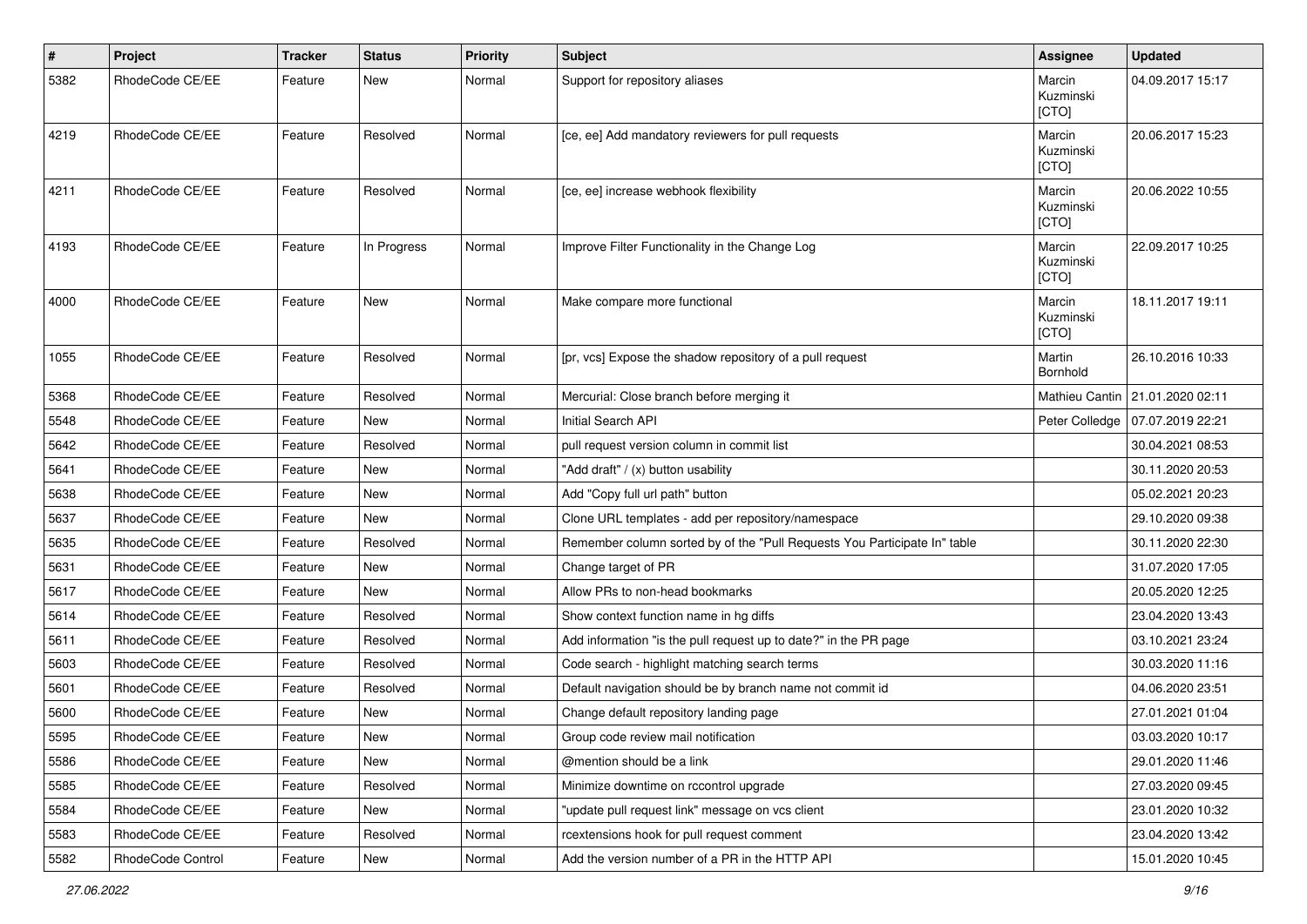| $\vert$ # | Project              | <b>Tracker</b> | <b>Status</b> | <b>Priority</b> | <b>Subject</b>                                                                                  | <b>Assignee</b> | <b>Updated</b>   |
|-----------|----------------------|----------------|---------------|-----------------|-------------------------------------------------------------------------------------------------|-----------------|------------------|
| 5574      | RhodeCode CE/EE      | Feature        | Resolved      | Normal          | hg: Information for external hooks                                                              |                 | 30.07.2020 15:40 |
| 5543      | RhodeCode CE/EE      | Feature        | New           | Normal          | Repo API should have equivalent get_repo_audit_logs() to User API call<br>get user audit logs() |                 | 26.02.2019 12:22 |
| 5534      | RhodeCode Control    | Feature        | <b>New</b>    | Normal          | extract/preload subcommand                                                                      |                 | 14.02.2019 14:45 |
| 5533      | RhodeCode Control    | Feature        | In Progress   | Normal          | Support busybox tar                                                                             |                 | 09.02.2019 22:09 |
| 5520      | RhodeCode CE/EE      | Feature        | Resolved      | Normal          | Show the head commits shas when the merge is prevented due to multiple heads                    |                 | 28.02.2019 13:52 |
| 5511      | RhodeCode CE/EE      | Feature        | New           | Normal          | New feature to synchronize the fork with the remote repo from the summary page                  |                 | 13.11.2018 01:23 |
| 5504      | RhodeCode CE/EE      | Feature        | New           | Normal          | Buttons to copy commit hash and to expand the commit message in the repo<br>summary view        |                 | 26.10.2018 00:59 |
| 5469      | RhodeCode CE/EE      | Feature        | Resolved      | Normal          | elastisearch > 2.x not supported?                                                               |                 | 21.01.2020 02:19 |
| 5396      | RhodeCode CE/EE      | Feature        | Resolved      | Normal          | Merge state with shadow repo should be created during pull request                              |                 | 12.10.2017 21:57 |
| 5321      | RhodeCode CE/EE      | Feature        | Resolved      | Normal          | Audit logs                                                                                      |                 | 21.06.2017 12:49 |
| 5316      | RhodeCode CE/EE      | Feature        | In Progress   | Normal          | UI should provide checkout URL for a SVN path                                                   |                 | 06.11.2017 21:59 |
| 5278      | RhodeCode CE/EE      | Feature        | New           | Normal          | Require support for git repositories of the form git://                                         |                 | 13.04.2017 15:20 |
| 5273      | RhodeCode CE/EE      | Feature        | New           | Normal          | Comment status                                                                                  |                 | 07.04.2017 13:10 |
| 5272      | RhodeCode CE/EE      | Feature        | Resolved      | Normal          | Pull Request checklist                                                                          |                 | 21.01.2020 02:09 |
| 5271      | RhodeCode CE/EE      | Feature        | New           | Normal          | Private comments                                                                                |                 | 07.04.2017 12:01 |
| 5256      | RhodeCode CE/EE      | Feature        | New           | Normal          | Last repository access time.                                                                    |                 | 23.03.2017 16:34 |
| 5187      | RhodeCode CE/EE      | Feature        | Resolved      | Normal          | changelog dynamic loading of commits                                                            |                 | 12.06.2018 12:31 |
| 4301      | RhodeCode CE/EE      | Feature        | New           | Normal          | [API] toggle force_password_reset in api for Idap users                                         |                 | 28.10.2016 15:43 |
| 4272      | RhodeCode CE/EE      | Feature        | New           | Normal          | Better SPAM protection                                                                          |                 | 12.10.2016 11:14 |
| 4226      | RhodeCode CE/EE      | Feature        | New           | Normal          | [settings, system info] add VCS and Channelstream status to System Info                         |                 | 14.09.2016 16:45 |
| 4222      | RhodeCode CE/EE      | Feature        | <b>New</b>    | Normal          | Configurable detection of READMEs                                                               |                 | 09.09.2016 10:05 |
| 4207      | RhodeCode CE/EE      | Feature        | Resolved      | Normal          | Support for obsolescence markers in changelog UI                                                |                 | 19.05.2017 16:14 |
| 4192      | RhodeCode CE/EE      | Feature        | Resolved      | Normal          | [ce, ee] slack/hipchat integrations group commits by branch pushed                              |                 | 09.09.2016 19:01 |
| 4191      | RhodeCode CE/EE      | Feature        | New           | Normal          | Add custom Image logo option to header                                                          |                 | 22.08.2016 14:49 |
| 4182      | RhodeCode CE/EE      | Feature        | New           | Normal          | add direct link from notification to corresponding PR                                           |                 | 19.08.2016 12:35 |
| 4144      | RhodeCode CE/EE      | Feature        | New           | Normal          | [ux] improve enable/disable of notifications                                                    |                 | 02.08.2016 17:19 |
| 4071      | RhodeCode Appenlight | Feature        | New           | Normal          | Allow for easy out-out of assigned permissions                                                  |                 | 05.07.2016 10:14 |
| 4064      | RhodeCode Appenlight | Feature        | New           | Normal          | Create a multiple action feature for Reports and Logs lists                                     |                 | 30.06.2016 15:18 |
| 4063      | RhodeCode Appenlight | Feature        | New           | Normal          | add option to specify custom value in dashboard select                                          |                 | 30.06.2016 15:17 |
| 4062      | RhodeCode Appenlight | Feature        | New           | Normal          | A way to see browser breakdown for an error                                                     |                 | 30.06.2016 15:16 |
| 4061      | RhodeCode Appenlight | Feature        | New           | Normal          | Timezone for applications                                                                       |                 | 30.06.2016 15:16 |
| 4060      | RhodeCode Appenlight | Feature        | New           | Normal          | Replayable requests                                                                             |                 | 30.06.2016 15:15 |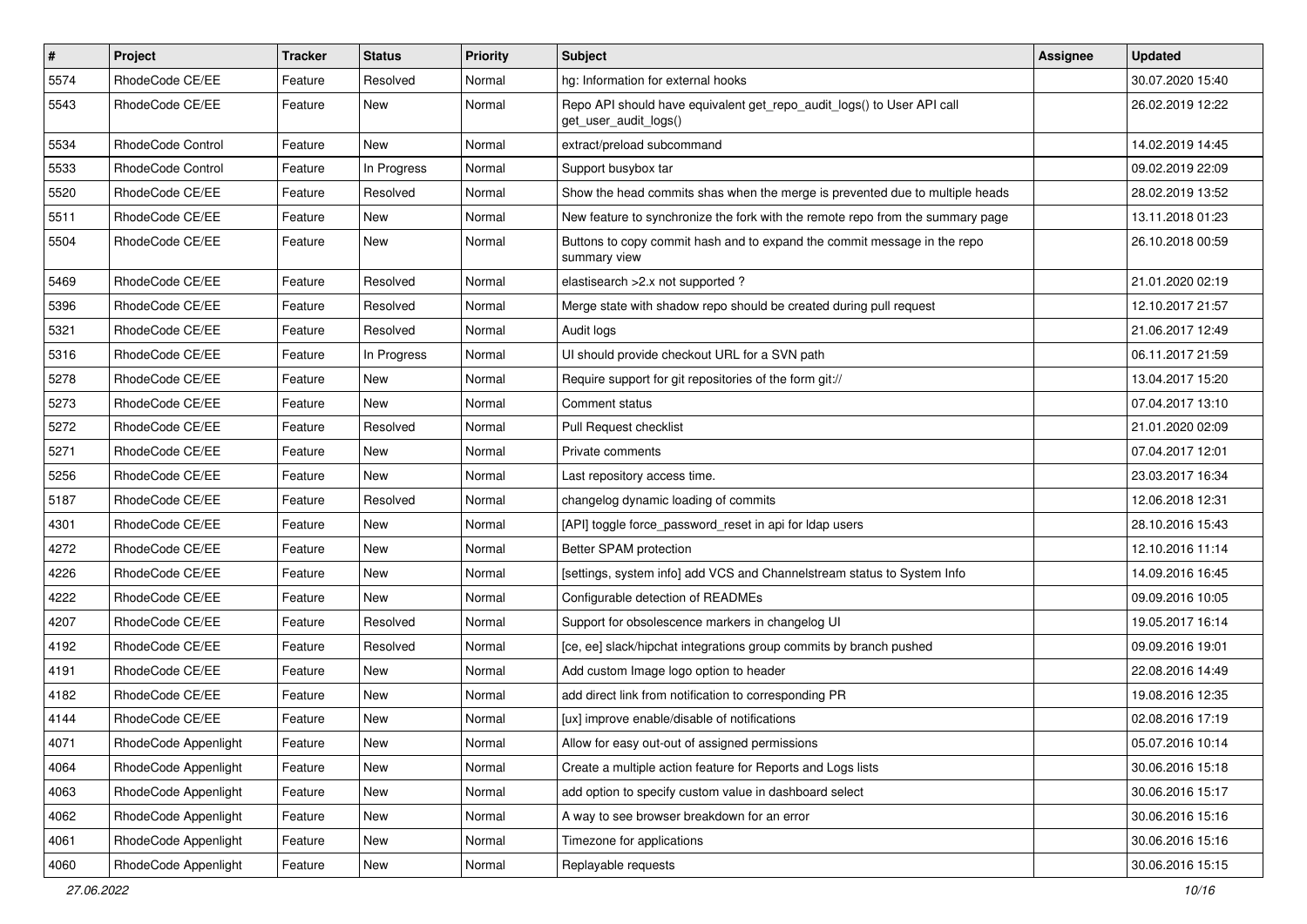| $\#$ | Project              | <b>Tracker</b> | <b>Status</b> | <b>Priority</b> | Subject                                                                                                                           | Assignee            | <b>Updated</b>   |
|------|----------------------|----------------|---------------|-----------------|-----------------------------------------------------------------------------------------------------------------------------------|---------------------|------------------|
| 4059 | RhodeCode Appenlight | Feature        | New           | Normal          | Server Monitoring                                                                                                                 |                     | 30.06.2016 15:15 |
| 4057 | RhodeCode Appenlight | Feature        | <b>New</b>    | Normal          | Negation option for search filter                                                                                                 |                     | 30.06.2016 15:12 |
| 4056 | RhodeCode Appenlight | Feature        | New           | Normal          | Optionally allow to filter graphs per machine in dashboard                                                                        |                     | 30.06.2016 15:12 |
| 4044 | RhodeCode CE/EE      | Feature        | Resolved      | Normal          | Branch permissions                                                                                                                |                     | 30.08.2018 09:48 |
| 3999 | RhodeCode CE/EE      | Feature        | Resolved      | Normal          | Add `send account information` to user creation page                                                                              |                     | 28.06.2016 15:22 |
| 3981 | RhodeCode CE/EE      | Feature        | Resolved      | Normal          | Add cloud hosting like Gitlab, GitHub                                                                                             |                     | 02.03.2020 09:14 |
| 3980 | RhodeCode CE/EE      | Feature        | New           | Normal          | Add CI engine                                                                                                                     |                     | 05.06.2016 21:32 |
| 3979 | RhodeCode CE/EE      | Feature        | New           | Normal          | Add kanban board                                                                                                                  |                     | 05.06.2016 21:20 |
| 3978 | RhodeCode CE/EE      | Feature        | New           | Normal          | Add bug tracker                                                                                                                   |                     | 05.06.2016 21:20 |
| 3977 | RhodeCode CE/EE      | Feature        | New           | Normal          | Wiki                                                                                                                              |                     | 05.06.2016 21:11 |
| 3486 | RhodeCode CE/EE      | Feature        | New           | Normal          | expose origin of permission in perm dict for users                                                                                |                     | 06.06.2016 10:54 |
| 3472 | RhodeCode CE/EE      | Feature        | New           | Normal          | Expose unified hooks that can be used in SSH backend                                                                              |                     | 14.04.2016 17:54 |
| 3460 | RhodeCode CE/EE      | Feature        | New           | Normal          | [ux, frontend] hide "show more" button when there is nothing more to show                                                         |                     | 11.04.2016 13:37 |
| 3455 | RhodeCode CE/EE      | Feature        | New           | Normal          | [ux] commit message search should render entire commit message                                                                    |                     | 07.04.2016 17:50 |
| 3440 | RhodeCode CE/EE      | Feature        | New           | Normal          | [design, ux] mock-up user interface for adding a branch/bookmark                                                                  |                     | 05.04.2016 09:21 |
| 3373 | RhodeCode CE/EE      | Feature        | New           | Normal          | Allow to create Bookmarks and Branches from UI                                                                                    |                     | 05.04.2016 09:21 |
| 2882 | RhodeCode CE/EE      | Feature        | New           | Normal          | Bulk comment submit                                                                                                               |                     | 17.03.2016 17:50 |
| 2817 | RhodeCode CE/EE      | Feature        | Resolved      | Normal          | Make largefiles downloadable from the interface                                                                                   |                     | 27.03.2017 14:04 |
| 2539 | RhodeCode CE/EE      | Feature        | Feedback      | Normal          | Recursive deletion of resources                                                                                                   |                     | 20.04.2016 08:52 |
| 1457 | RhodeCode CE/EE      | Feature        | <b>New</b>    | Normal          | add allow permissions inheritance on repo groups                                                                                  |                     | 22.09.2017 10:27 |
| 148  | RhodeCode CE/EE      | Feature        | New           | Normal          | [comments] Add per file and multiline comments in a changeset                                                                     |                     | 25.05.2016 10:20 |
| 4269 | RhodeCode CE/EE      | Support        | Resolved      | Normal          | Allow flash messages to be permanently surpressed                                                                                 | <b>Marcin Lulek</b> | 14.10.2016 12:46 |
| 4244 | RhodeCode CE/EE      | Support        | Resolved      | Normal          | mod_dav_svn template error when using auth_realm with spaces in it                                                                | Martin<br>Bornhold  | 28.09.2016 12:07 |
| 5677 | RhodeCode CE/EE      | Support        | New           | Normal          | PR cross merge                                                                                                                    |                     | 28.01.2022 16:59 |
| 5618 | RhodeCode CE/EE      | Support        | New           | Normal          | Getting HTTP 502 Bad Gateway when trying to push (or clone) on a slow network                                                     |                     | 27.05.2020 21:56 |
| 5609 | RhodeCode CE/EE      | Support        | Resolved      | Normal          | Change git diff algorithm                                                                                                         |                     | 31.03.2020 22:08 |
| 5593 | RhodeCode CE/EE      | Support        | New           | Normal          | SSH connections                                                                                                                   |                     | 17.02.2020 16:18 |
| 5591 | Documentation        | Support        | New           | Normal          | documentation typo                                                                                                                |                     | 04.02.2020 19:43 |
| 5554 | RhodeCode CE/EE      | Support        | Resolved      | Normal          | How to increase number of commits shown in pagination on dashboard and<br>changelog                                               |                     | 21.01.2020 02:08 |
| 5546 | RhodeCode CE/EE      | Support        | Resolved      | Normal          | experiments with mercurial 4.9                                                                                                    |                     | 26.03.2019 09:23 |
| 5544 | RhodeCode CE/EE      | Support        | Resolved      | Normal          | Use of authentication token with LDAP account results in account lockout when max<br>bad password attempts are configured in LDAP |                     | 27.02.2019 10:09 |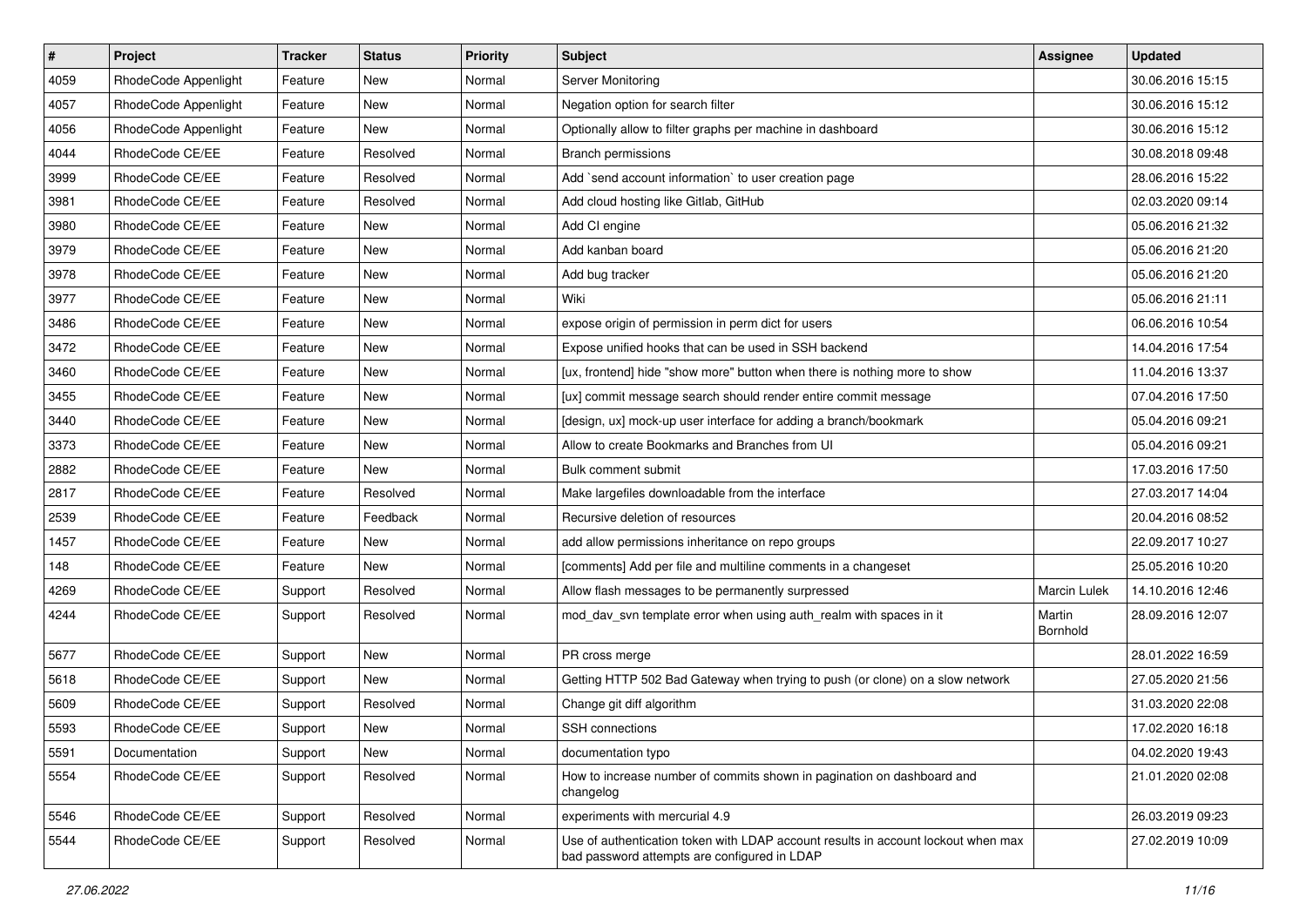| $\pmb{\#}$ | Project         | <b>Tracker</b> | <b>Status</b> | <b>Priority</b> | Subject                                                                                   | <b>Assignee</b>         | <b>Updated</b>   |
|------------|-----------------|----------------|---------------|-----------------|-------------------------------------------------------------------------------------------|-------------------------|------------------|
| 5541       | RhodeCode CE/EE | Support        | <b>New</b>    | Normal          | SVN Settings: Repository Patterns                                                         |                         | 16.12.2019 15:35 |
| 5529       | Documentation   | Support        | New           | Normal          | Documentation does not detail watched repositories                                        |                         | 07.02.2019 00:16 |
| 5527       | RhodeCode CE/EE | Support        | New           | Normal          | API: expose human readable failure reason                                                 |                         | 30.01.2019 17:43 |
| 5503       | RhodeCode CE/EE | Support        | New           | Normal          | failed to upgrade to 4.13.3                                                               |                         | 06.11.2018 18:28 |
| 5499       | RhodeCode CE/EE | Support        | <b>New</b>    | Normal          | ERROR [celery.worker.consumer.consumer] consumer: Cannot connect                          |                         | 11.09.2018 08:39 |
| 5497       | RhodeCode CE/EE | Support        | <b>New</b>    | Normal          | hg push hangs                                                                             |                         | 30.08.2018 22:15 |
| 5496       | RhodeCode CE/EE | Support        | <b>New</b>    | Normal          | database migration 4.11.6 mysql to 4.12.4 postgres                                        |                         | 27.08.2018 21:17 |
| 5495       | RhodeCode CE/EE | Support        | New           | Normal          | Idap to crowd users_groups sync source                                                    |                         | 10.09.2018 22:09 |
| 5484       | RhodeCode CE/EE | Support        | <b>New</b>    | Normal          | Setting up ssh, remote hg not found                                                       |                         | 06.07.2018 23:41 |
| 5468       | RhodeCode CE/EE | Support        | New           | Normal          | Check logic for updating last commit for repository groups                                |                         | 30.08.2018 09:47 |
| 5423       | Documentation   | Support        | Resolved      | Normal          | API-Documentation for Method "create_repo_group" faulty                                   |                         | 22.01.2018 16:23 |
| 5395       | RhodeCode CE/EE | Support        | Resolved      | Normal          | Svn protocols and performance                                                             |                         | 04.04.2019 18:08 |
| 5394       | RhodeCode CE/EE | Support        | <b>New</b>    | Normal          | SVN to Git / Mercurial Migration                                                          |                         | 03.10.2017 09:29 |
| 5375       | RhodeCode CE/EE | Support        | Resolved      | Normal          | How do I configure "Go to" to just search repository names?                               |                         | 16.08.2017 18:00 |
| 5269       | RhodeCode CE/EE | Support        | <b>New</b>    | Normal          | Upgrade from RC EE 3.7.1 to RC EE 4.x                                                     |                         | 29.06.2017 19:36 |
| 5255       | RhodeCode CE/EE | Support        | New           | Normal          | I can't access issues created by me from mail                                             |                         | 04.04.2017 11:28 |
| 5237       | Documentation   | Support        | New           | Normal          | documentation for DR                                                                      |                         | 06.03.2017 23:34 |
| 4303       | RhodeCode CE/EE | Support        | <b>New</b>    | Normal          | rhodecode instance                                                                        |                         | 08.11.2016 16:32 |
| 4252       | RhodeCode CE/EE | Support        | <b>New</b>    | Normal          | Backup & Recovery                                                                         |                         | 07.10.2016 19:47 |
| 4227       | RhodeCode CE/EE | Support        | Resolved      | Normal          | VBScript files detected as text/plain - no syntax highlighting                            |                         | 14.09.2016 22:38 |
| 4081       | RhodeCode CE/EE | Support        | Resolved      | Normal          | Receiving server 500 error when trying to clone repo from windows client using<br>eclipse |                         | 12.07.2016 14:30 |
| 3967       | RhodeCode CE/EE | Support        | In Progress   | Normal          | Server 500 error                                                                          |                         | 11.08.2016 13:39 |
| 3332       | RhodeCode CE/EE | Support        | <b>New</b>    | Normal          | LDAP settings page: Add button "test connection"                                          |                         | 17.03.2016 10:23 |
| 5326       | RhodeCode CE/EE | Task           | Resolved      | Normal          | Public usergroup profile                                                                  | Bartłomiej<br>Wołyńczyk | 22.02.2018 15:44 |
| 5270       | RhodeCode CE/EE | Task           | <b>New</b>    | Normal          | Comments updates                                                                          | Bartłomiej<br>Wołyńczyk | 17.04.2018 21:51 |
| 3093       | Documentation   | Task           | New           | Normal          | [API] - update hg/git update pr API. Auto updates PR on push                              | <b>Brian Butler</b>     | 01.07.2016 14:15 |
| 3092       | Documentation   | Task           | New           | Normal          | [RCE, ini] - doc available settings + check tender with Gemalto hacks                     | <b>Brian Butler</b>     | 01.07.2016 14:15 |
| 682        | Documentation   | Task           | New           | Normal          | Error Msg guide                                                                           | <b>Brian Butler</b>     | 01.07.2016 14:15 |
| 4311       | RhodeCode CE/EE | Task           | Resolved      | Normal          | Diffs feedback                                                                            | Daniel D                | 26.11.2016 14:10 |
| 4288       | RhodeCode CE/EE | Task           | Resolved      | Normal          | [ce, ee] unify controllers that use diffs                                                 | Daniel D                | 02.08.2017 11:41 |
| 4246       | RhodeCode CE/EE | Task           | New           | Normal          | [ce, ee, vcs, git] add tests for annotated git tags                                       | Daniel D                | 13.02.2018 18:03 |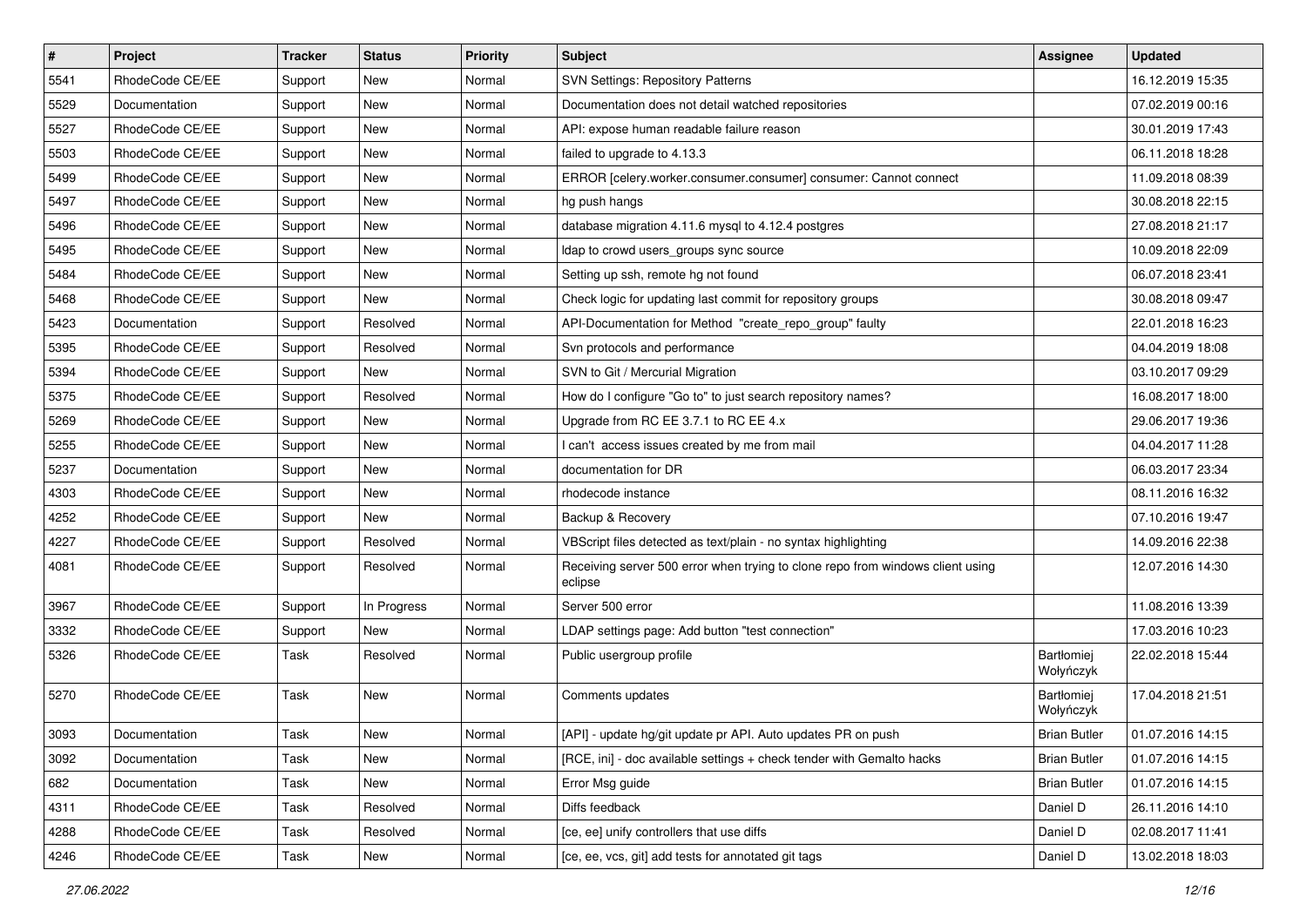| $\vert$ # | Project              | Tracker | <b>Status</b> | <b>Priority</b> | <b>Subject</b>                                                                                     | <b>Assignee</b>              | <b>Updated</b>   |
|-----------|----------------------|---------|---------------|-----------------|----------------------------------------------------------------------------------------------------|------------------------------|------------------|
| 4238      | RhodeCode CE/EE      | Task    | Resolved      | Normal          | default reviewers updates                                                                          | Daniel D                     | 06.10.2016 14:26 |
| 4202      | RhodeCode CE/EE      | Task    | Resolved      | Normal          | Polish the 503.html page                                                                           | Daniel D                     | 30.08.2016 23:54 |
| 4197      | RhodeCode CE/EE      | Task    | New           | Normal          | [ce, ee] get list of users with their permissions to a repository                                  | Daniel D                     | 22.09.2017 10:30 |
| 4181      | RhodeCode CE/EE      | Task    | Resolved      | Normal          | Integrations: allow root repos only integrations                                                   | Daniel D                     | 31.08.2016 17:44 |
| 4180      | RhodeCode CE/EE      | Task    | Resolved      | Normal          | integrations: possible limit the updates sent                                                      | Daniel D                     | 22.08.2016 12:22 |
| 4179      | RhodeCode CE/EE      | Task    | New           | Normal          | [ce, ee] refine perms summary list                                                                 | Daniel D                     | 14.09.2016 12:09 |
| 4147      | RhodeCode CE/EE      | Task    | <b>New</b>    | Normal          | [ce, ee, docs] Events documentation                                                                | Daniel D                     | 15.08.2016 12:33 |
| 4120      | RhodeCode CE/EE      | Task    | <b>New</b>    | Normal          | [ce] replace get_repo_nodes api                                                                    | Daniel D                     | 17.04.2018 21:49 |
| 4153      | RhodeCode CE/EE      | Task    | Resolved      | Normal          | Optimize readme fetching by changing the system of readme detection                                | Johannes<br>Bornhold         | 09.09.2016 10:17 |
| 4194      | RhodeCode CE/EE      | Task    | Resolved      | Normal          | move svn http backend out of labs into a real VCS settings                                         | Lisa Quatmann                | 14.09.2016 23:16 |
| 5386      | RhodeCode CE/EE      | Task    | Resolved      | Normal          | Increase security for Email Change                                                                 | Marcin<br>Kuzminski<br>[CTO] | 17.02.2018 17:29 |
| 5150      | RhodeCode CE/EE      | Task    | Resolved      | Normal          | Password reset promts in my account should be hidden in accounts that are not of<br>type rhodecode | Marcin<br>Kuzminski<br>[CTO] | 02.01.2017 16:34 |
| 4670      | RhodeCode CE/EE      | Task    | Resolved      | Normal          | Release 4.5.1                                                                                      | Marcin<br>Kuzminski<br>[CTO] | 06.12.2016 21:13 |
| 4297      | RhodeCode CE/EE      | Task    | Resolved      | Normal          | redo the my-pull-requests page to use the datagrid                                                 | Marcin<br>Kuzminski<br>[CTO] | 01.11.2016 09:31 |
| 4282      | RhodeCode CE/EE      | Task    | Resolved      | Normal          | Add inode limit together with disk usage                                                           | Marcin<br>Kuzminski<br>[CTO] | 19.10.2016 12:18 |
| 4281      | RhodeCode CE/EE      | Task    | Resolved      | Normal          | Fix docs on To `increase database performance`                                                     | Marcin<br>Kuzminski<br>[CTO] | 18.10.2016 16:39 |
| 4245      | RhodeCode CE/EE      | Task    | Resolved      | Normal          | Convert control command to use http mode by default                                                | Marcin<br>Kuzminski<br>[CTO] | 14.10.2016 16:13 |
| 3556      | RhodeCode CE/EE      | Task    | Resolved      | Normal          | Disable and rename initial repo scan flag                                                          | Marcin<br>Kuzminski<br>[CTO] | 22.04.2016 14:33 |
| 3454      | RhodeCode CE/EE      | Task    | Feedback      | Normal          | [ce/ee] visually differentiate the two editions                                                    | Marcin<br>Kuzminski<br>[CTO] | 10.08.2016 03:30 |
| 4234      | RhodeCode CE/EE      | Task    | <b>New</b>    | Normal          | prepare and test RhodeCode VM image for AWS                                                        | Marcin Lulek                 | 11.07.2017 13:32 |
| 4052      | RhodeCode Appenlight | Task    | New           | Normal          | release fixes                                                                                      | Marcin Lulek                 | 29.06.2016 12:14 |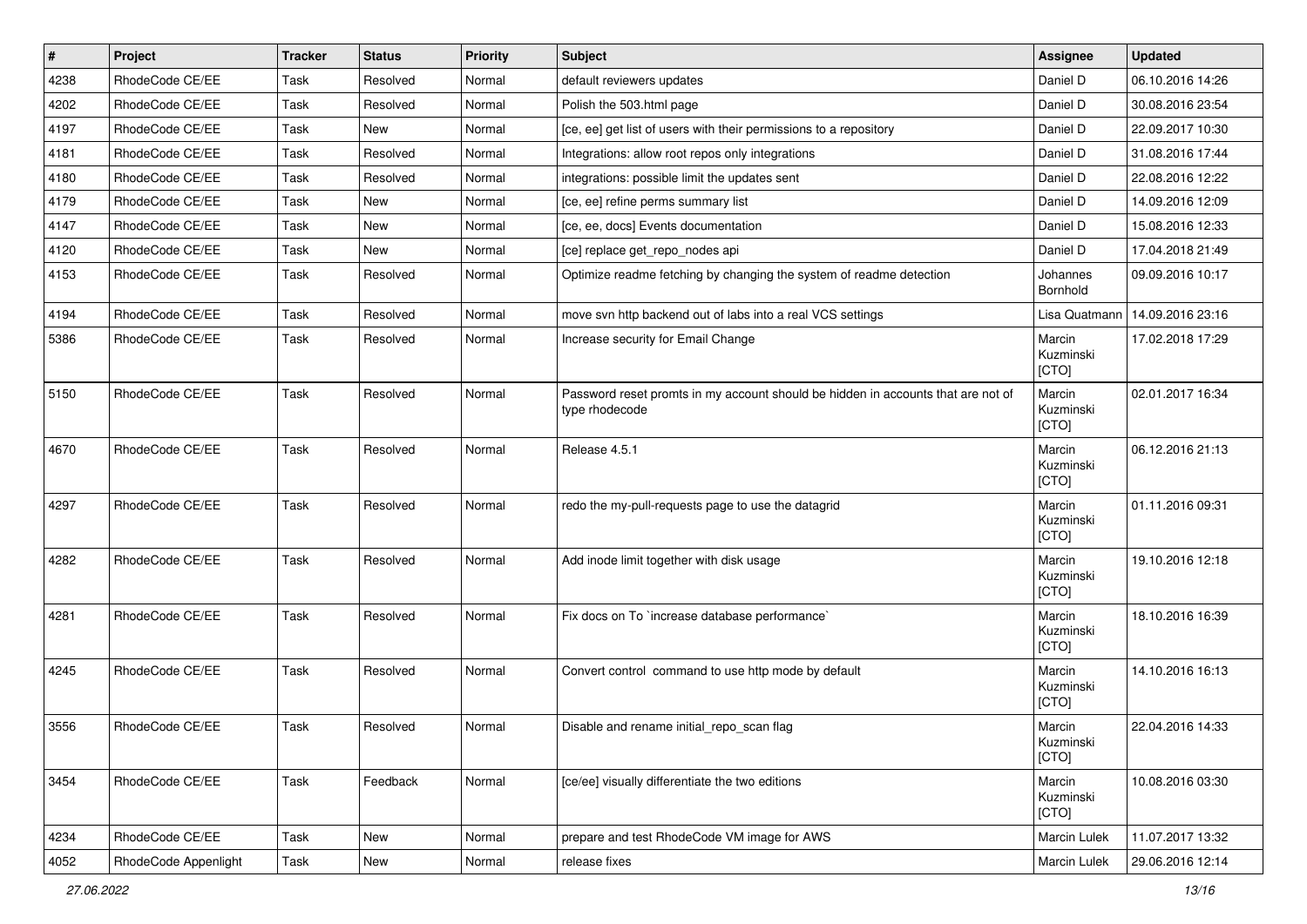| $\pmb{\#}$ | Project         | <b>Tracker</b> | <b>Status</b> | <b>Priority</b> | Subject                                                                                               | Assignee           | <b>Updated</b>   |
|------------|-----------------|----------------|---------------|-----------------|-------------------------------------------------------------------------------------------------------|--------------------|------------------|
| 4237       | RhodeCode CE/EE | Task           | Resolved      | Normal          | Enable HTTP support                                                                                   | Martin<br>Bornhold | 12.10.2016 11:51 |
| 4203       | RhodeCode CE/EE | Task           | Resolved      | Normal          | Get rid of svn.proxy.parent_path_root, and replace it with reading storage location<br>from Database  | Martin<br>Bornhold | 22.09.2016 14:31 |
| 5537       | RhodeCode CE/EE | Task           | Resolved      | Normal          | Add owner to create_pull_request API                                                                  |                    | 28.02.2019 13:52 |
| 5404       | RhodeCode CE/EE | Task           | New           | Normal          | Add an option to detach review rules when deleting an user                                            |                    | 22.11.2017 11:23 |
| 5400       | RhodeCode CE/EE | Task           | New           | Normal          | User group - subgroup support                                                                         |                    | 06.11.2017 22:00 |
| 5343       | RhodeCode CE/EE | Task           | Resolved      | Normal          | SSH key management and SSH support                                                                    |                    | 18.08.2017 23:50 |
| 5265       | RhodeCode CE/EE | Task           | Resolved      | Normal          | Enable phases support                                                                                 |                    | 11.05.2017 11:10 |
| 5235       | RhodeCode CE/EE | Task           | Resolved      | Normal          | relative image support                                                                                |                    | 10.03.2017 23:37 |
| 5229       | RhodeCode CE/EE | Task           | Resolved      | Normal          | add support for https://clipboardjs.com/                                                              |                    | 21.01.2020 02:19 |
| 5225       | RhodeCode CE/EE | Task           | Resolved      | Normal          | add tag of author/contribitor to comments                                                             |                    | 11.05.2017 11:10 |
| 5221       | RhodeCode CE/EE | Task           | Resolved      | Normal          | Missing comment type in emails                                                                        |                    | 19.02.2017 21:46 |
| 5203       | RhodeCode CE/EE | Task           | Resolved      | Normal          | optimise large repos speed                                                                            |                    | 08.09.2017 16:10 |
| 5202       | RhodeCode CE/EE | Task           | Resolved      | Normal          | run git gc and git repack on GIT repos when we have a scheduler via celery in<br>pyramid              |                    | 04.12.2017 20:49 |
| 5201       | RhodeCode CE/EE | Task           | Resolved      | Normal          | API: implement describe-methods                                                                       |                    | 13.02.2017 15:57 |
| 5200       | RhodeCode CE/EE | Task           | New           | Normal          | investigate search improvements                                                                       |                    | 16.12.2019 16:04 |
| 5198       | RhodeCode CE/EE | Task           | Resolved      | Normal          | remove pyro4 from enterprise                                                                          |                    | 07.02.2017 19:28 |
| 5184       | RhodeCode CE/EE | Task           | Resolved      | Normal          | bump pyramid to 1.7.X                                                                                 |                    | 06.02.2017 21:50 |
| 4678       | RhodeCode CE/EE | Task           | Resolved      | Normal          | Release 4.5.2                                                                                         |                    | 19.12.2016 17:32 |
| 4669       | RhodeCode CE/EE | Task           | New           | Normal          | disable pytest sugar on nix-build                                                                     |                    | 01.12.2016 12:52 |
| 4666       | RhodeCode CE/EE | Task           | Resolved      | Normal          | Bump git and mercurial to latest versions                                                             |                    | 02.12.2016 19:01 |
| 4312       | RhodeCode CE/EE | Task           | New           | Normal          | Storage location changes                                                                              |                    | 11.07.2017 13:31 |
| 4305       | RhodeCode CE/EE | Task           | Resolved      | Normal          | Meta-tagging could be excluded from limit                                                             |                    | 09.11.2016 19:27 |
| 4299       | RhodeCode CE/EE | Task           | New           | Normal          | TEMPLATE repo groups                                                                                  |                    | 22.09.2017 10:26 |
| 4290       | RhodeCode CE/EE | Task           | <b>New</b>    | Normal          | Allow to transplant the review status to merged commits                                               |                    | 17.04.2018 21:50 |
| 4283       | RhodeCode CE/EE | Task           | Resolved      | Normal          | bump whoosh to 2.7.4 release                                                                          |                    | 13.12.2016 21:08 |
| 4216       | RhodeCode CE/EE | Task           | New           | Normal          | [ux, renderers] implement consistent rendering for text fields                                        |                    | 06.09.2016 11:46 |
| 4169       | RhodeCode CE/EE | Task           | Resolved      | Normal          | re-architecture celery support                                                                        |                    | 17.11.2017 19:21 |
| 4163       | RhodeCode CE/EE | Task           | New           | Normal          | [ce, ee] celery refactor + upgrade                                                                    |                    | 15.08.2016 12:32 |
| 4151       | RhodeCode CE/EE | Task           | Resolved      | Normal          | [packaging] Subversion to current 1.9.X                                                               |                    | 09.09.2016 10:18 |
| 4140       | RhodeCode CE/EE | Task           | Resolved      | Normal          | Check middleware chain status, and Verify that special middleware is catching<br>exceptions correctly |                    | 23.08.2016 12:13 |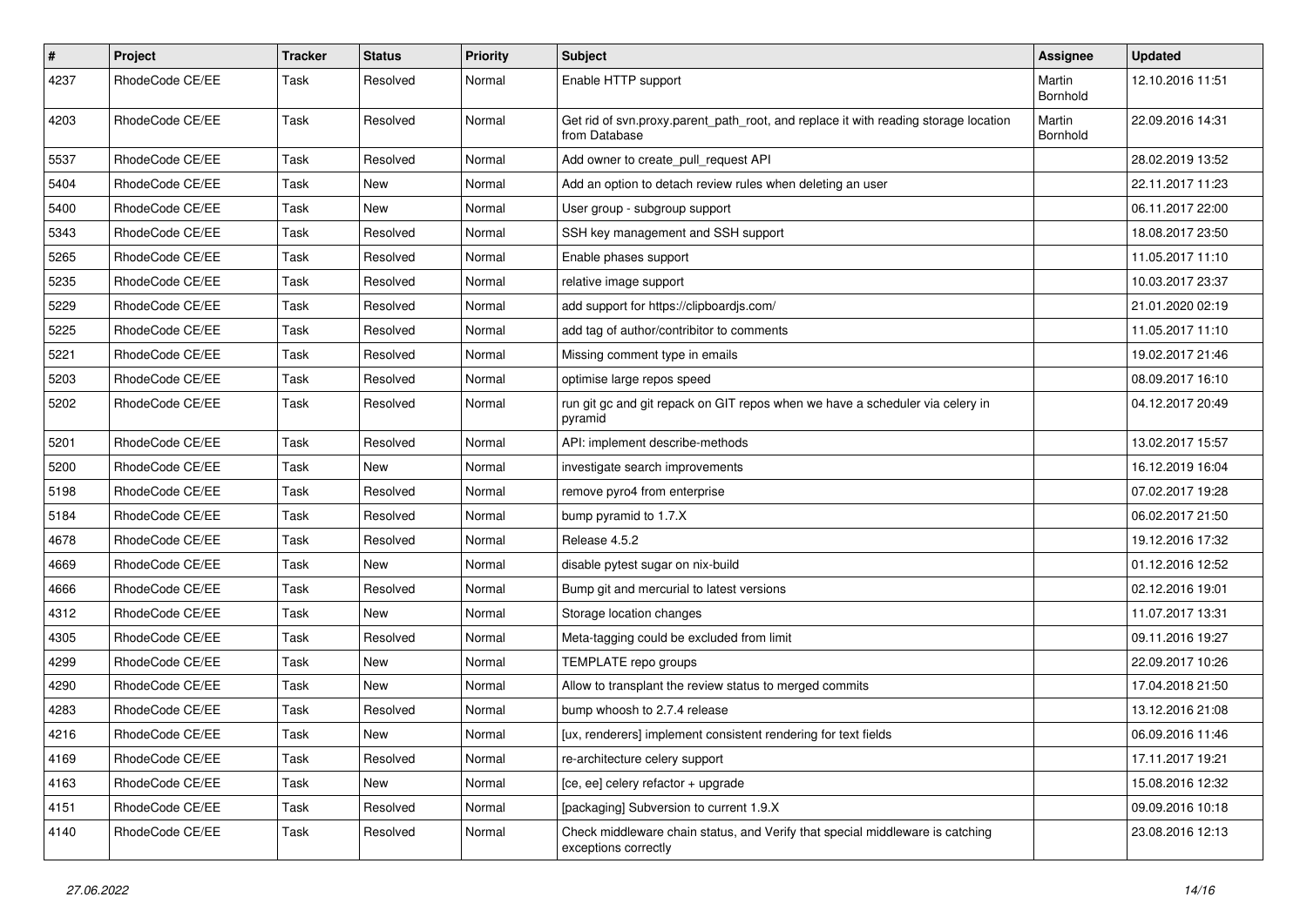| $\pmb{\#}$ | Project              | <b>Tracker</b> | <b>Status</b> | <b>Priority</b> | Subject                                                                                       | <b>Assignee</b>              | <b>Updated</b>   |
|------------|----------------------|----------------|---------------|-----------------|-----------------------------------------------------------------------------------------------|------------------------------|------------------|
| 4108       | RhodeCode CE/EE      | Task           | Resolved      | Normal          | Release 4.2.2                                                                                 |                              | 14.10.2016 13:08 |
| 4051       | RhodeCode CE/EE      | Task           | New           | Normal          | [ux, renderering] Consistent formatting on text fields.                                       |                              | 22.09.2017 10:27 |
| 4045       | RhodeCode CE/EE      | Task           | New           | Normal          | File permissions                                                                              |                              | 17.04.2018 21:49 |
| 4003       | RhodeCode CE/EE      | Task           | Resolved      | Normal          | User personal repository groups improvements                                                  |                              | 07.11.2016 16:12 |
| 3504       | RhodeCode CE/EE      | Task           | In Progress   | Normal          | [routing] Move static assets under a common prefix                                            |                              | 19.07.2016 12:27 |
| 3484       | RhodeCode CE/EE      | Task           | New           | Normal          | oauth: reduce required permissions for 3rd party                                              |                              | 13.04.2016 12:33 |
| 3377       | RhodeCode CE/EE      | Task           | New           | Normal          | extra fields types extensions                                                                 |                              | 24.03.2016 15:23 |
| 3376       | RhodeCode CE/EE      | Task           | New           | Normal          | Repo action plugins                                                                           |                              | 24.03.2016 15:21 |
| 3362       | RhodeCode CE/EE      | Task           | New           | Normal          | auth-plugins, indicate visually that plugin is turned on but NOT enabled                      |                              | 22.03.2016 19:03 |
| 3333       | RhodeCode Tools      | Task           | New           | Normal          | Create rhodecode-tools backup command for backup of RhodeCode Enterprise                      |                              | 17.03.2016 12:43 |
| 3261       | RhodeCode CE/EE      | Task           | New           | Normal          | mousetrap.js bump to latest 1.5.X version                                                     |                              | 17.03.2016 12:52 |
| 3260       | RhodeCode CE/EE      | Task           | New           | Normal          | api: expose get repo node method                                                              |                              | 17.03.2016 12:56 |
| 3239       | RhodeCode CE/EE      | Task           | Resolved      | Normal          | Catch all route for repo page or repo group page is always executing checks for<br>every page |                              | 21.04.2016 11:30 |
| 2944       | RhodeCode CE/EE      | Task           | New           | Normal          | Bump gunicorn to 19.4 version                                                                 |                              | 17.03.2016 12:58 |
| 2844       | RhodeCode CE/EE      | Task           | New           | Normal          | Update Bcrypt to a maintained version                                                         |                              | 17.02.2018 20:37 |
| 2744       | RhodeCode CE/EE      | Task           | Resolved      | Normal          | Deprecating Internet Explorer                                                                 |                              | 06.07.2016 12:04 |
| 737        | Documentation        | Task           | New           | Normal          | What is an extra field and how do you add it?                                                 |                              | 01.07.2016 14:15 |
| 4155       | RhodeCode CE/EE      | Bug            | Resolved      | Low             | Date of Last Change is not displayed correctly                                                | Marcin<br>Kuzminski<br>[CTO] | 21.01.2020 02:20 |
| 5612       | RhodeCode CE/EE      | Bug            | New           | Low             | CPU cores getting maxed out by VCSServer on Repository Size request                           |                              | 03.10.2021 23:25 |
| 5598       | Documentation        | <b>Bug</b>     | New           | Low             | Typo in force delete command                                                                  |                              | 19.03.2020 20:10 |
| 5575       | RhodeCode CE/EE      | <b>Bug</b>     | Resolved      | Low             | Filtering username containing '-' does not work in Admin audit log panel                      |                              | 20.01.2020 10:04 |
| 5558       | RhodeCode CE/EE      | <b>Bug</b>     | Resolved      | Low             | Commit compare window covers text                                                             |                              | 08.07.2019 18:12 |
| 5522       | RhodeCode CE/EE      | <b>Bug</b>     | Resolved      | Low             | vcsserver fails when url contains extra "/"                                                   |                              | 28.02.2019 13:52 |
| 5460       | RhodeCode CE/EE      | Bug            | New           | Low             | Repo creation stuck when remote clone returns partial http code 500                           |                              | 06.07.2018 19:14 |
| 5439       | Documentation        | <b>Bug</b>     | New           | Low             | JIRA Integration description: Wrong sample link                                               |                              | 14.02.2018 14:25 |
| 5342       | RhodeCode Appenlight | Bug            | New           | Low             | Broken link [Applications Modify application]                                                 |                              | 21.06.2017 21:21 |
| 4154       | RhodeCode CE/EE      | Bug            | New           | Low             | [ce, ee] user register via github captcha                                                     |                              | 05.08.2016 22:51 |
| 4040       | RhodeCode CE/EE      | <b>Bug</b>     | New           | Low             | [ce, ee] logout when logged out causes 403 Cross-site request forgery detected                |                              | 23.06.2016 13:40 |
| 3615       | RhodeCode CE/EE      | Bug            | New           | Low             | (OperationalError) too many SQL variables on admin journal page                               |                              | 06.05.2016 11:45 |
| 5442       | RhodeCode CE/EE      | Feature        | Resolved      | Low             | Preview of Jupyter notebooks                                                                  | Marcin<br>Kuzminski<br>[CTO] | 16.01.2019 16:33 |